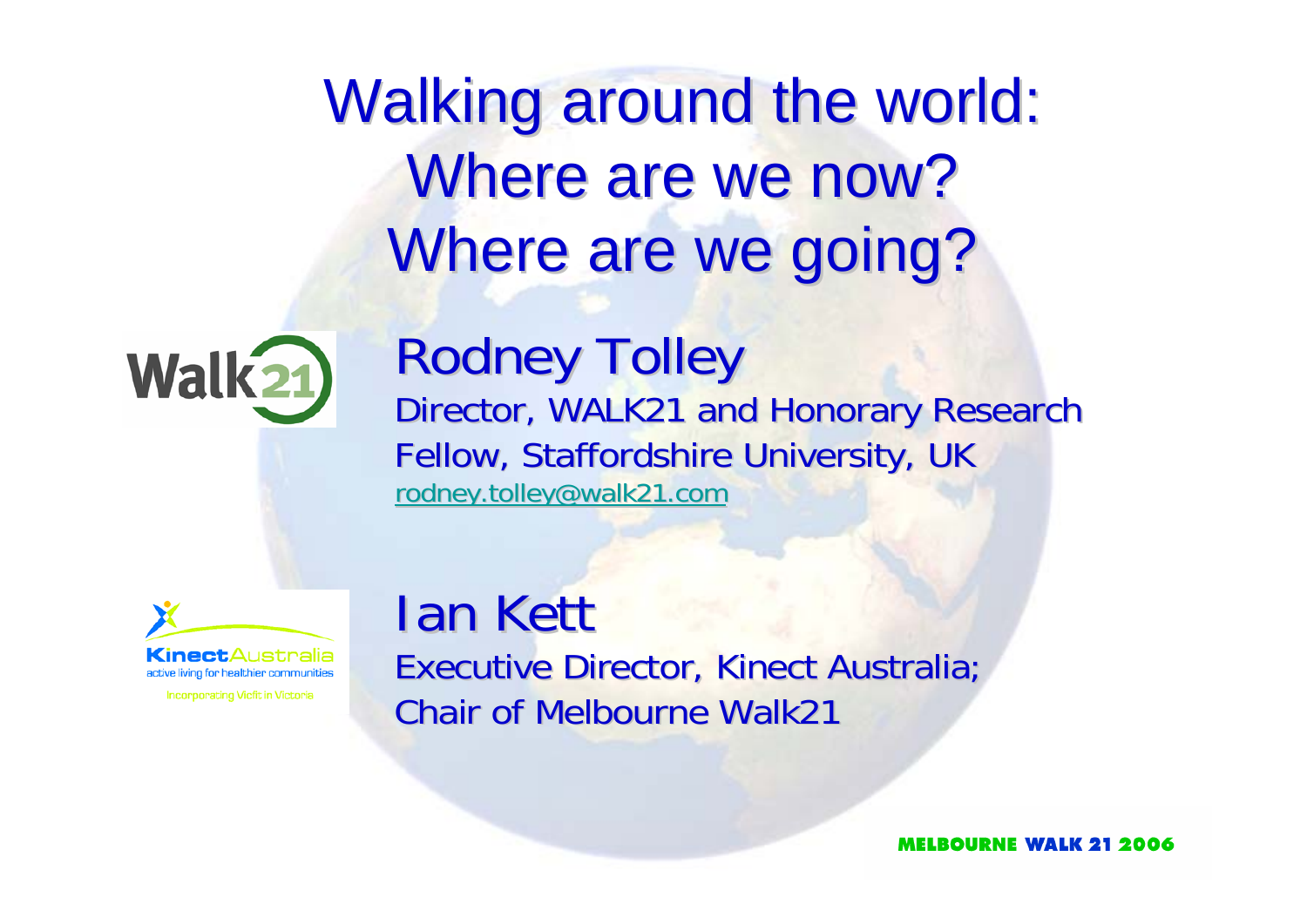

- Lack of data and understanding on progress in walking throughout the world
- Kinect Australia/Walk21 snapshot of 2006
- Email-based survey of expert opinion
- A tool to:
	- benchmark progress now and in future
	- facilitate dialogue with governments
	- encourage pro-walking policy and practice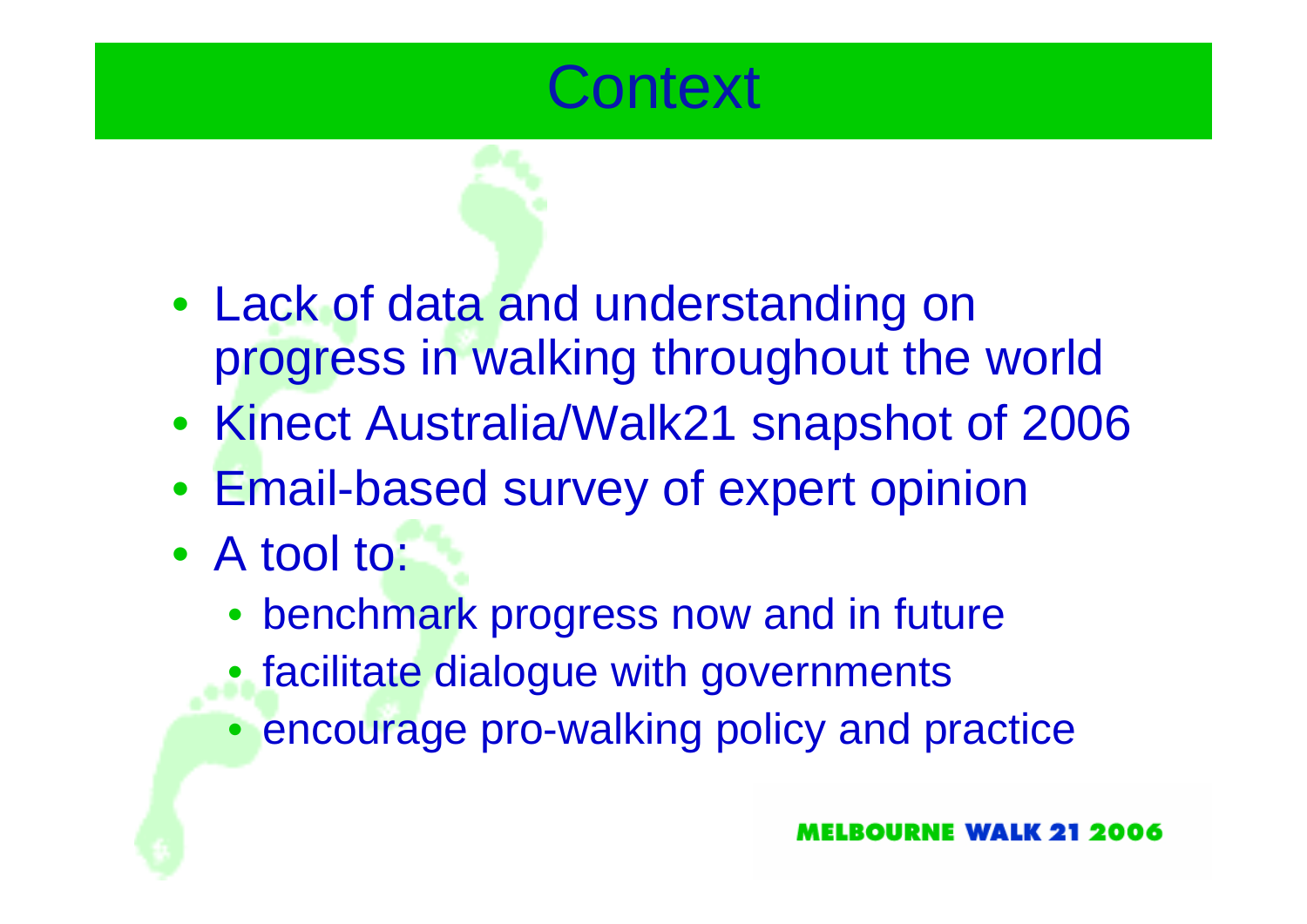## Methodological issues

#### Survey respondents

- Carefully selected experts, from our databases of contacts
- $\bullet$ Assembled into a representative 'expert panel'
- •Two geographical sub-samples

ELROURNE WALK 21 2006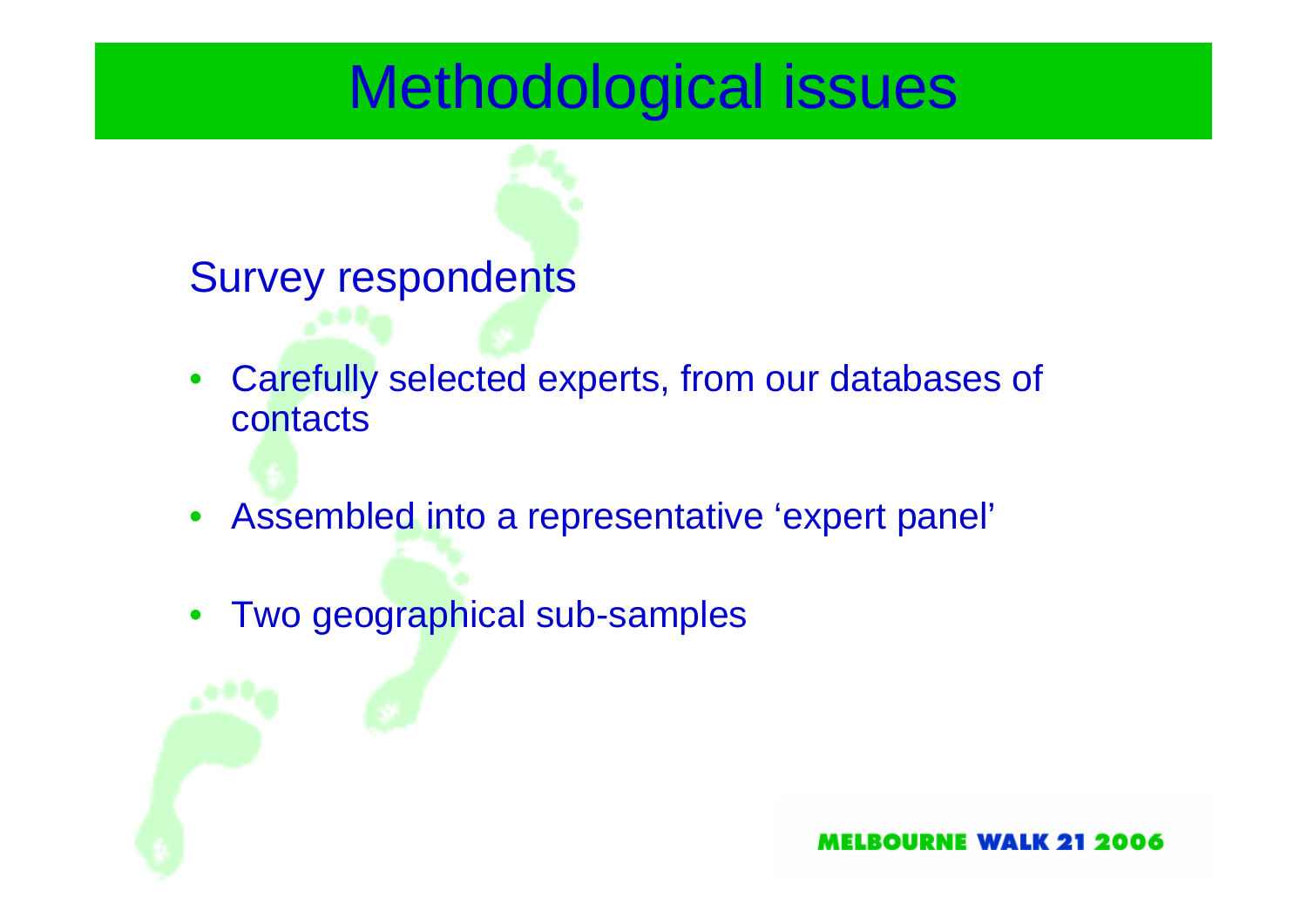## Experts: International sub-sample



**MELBOURNE WALK 21 2006**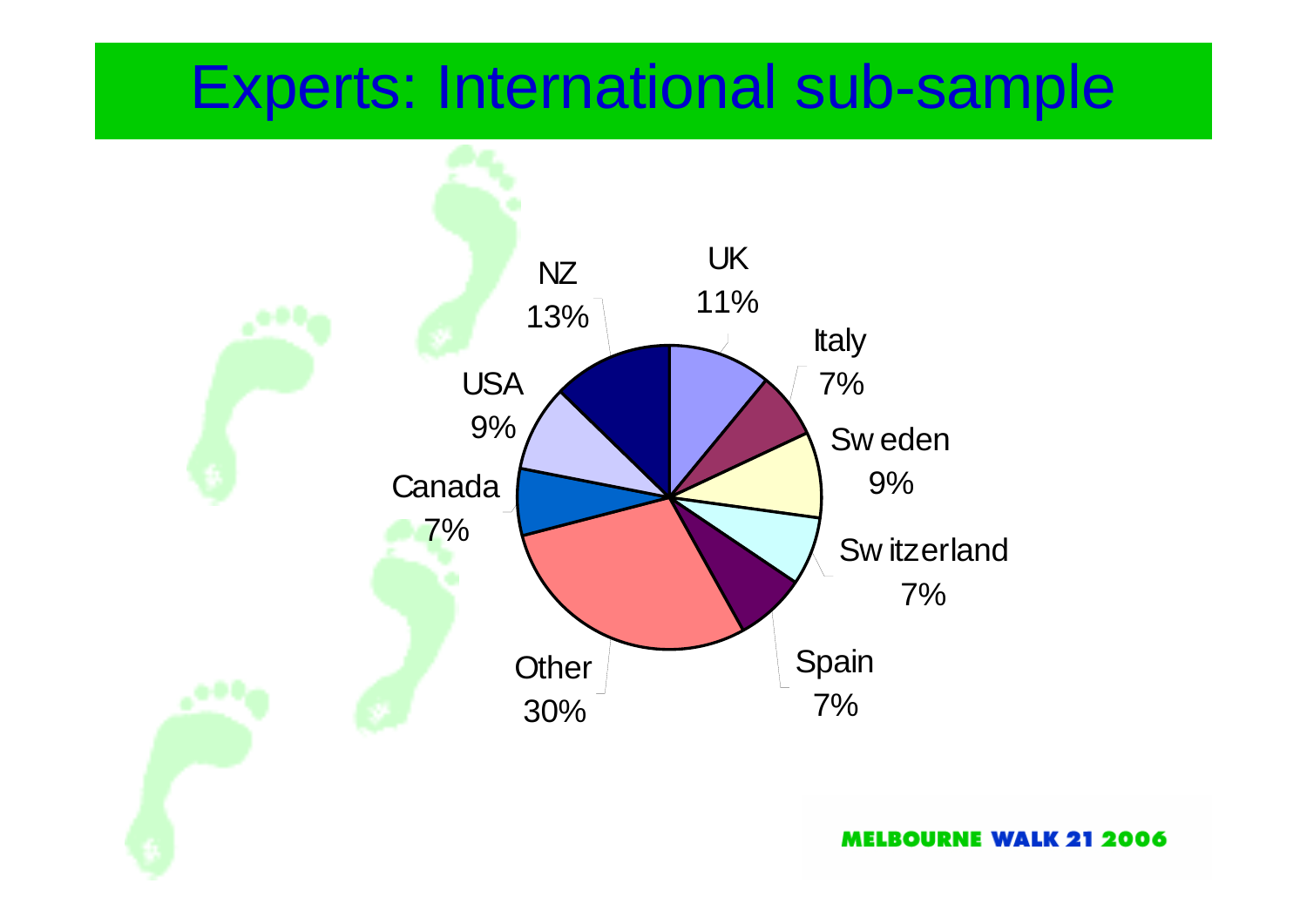## Experts: Australian sub-sample



**MELBOURNE WALK 21 2006**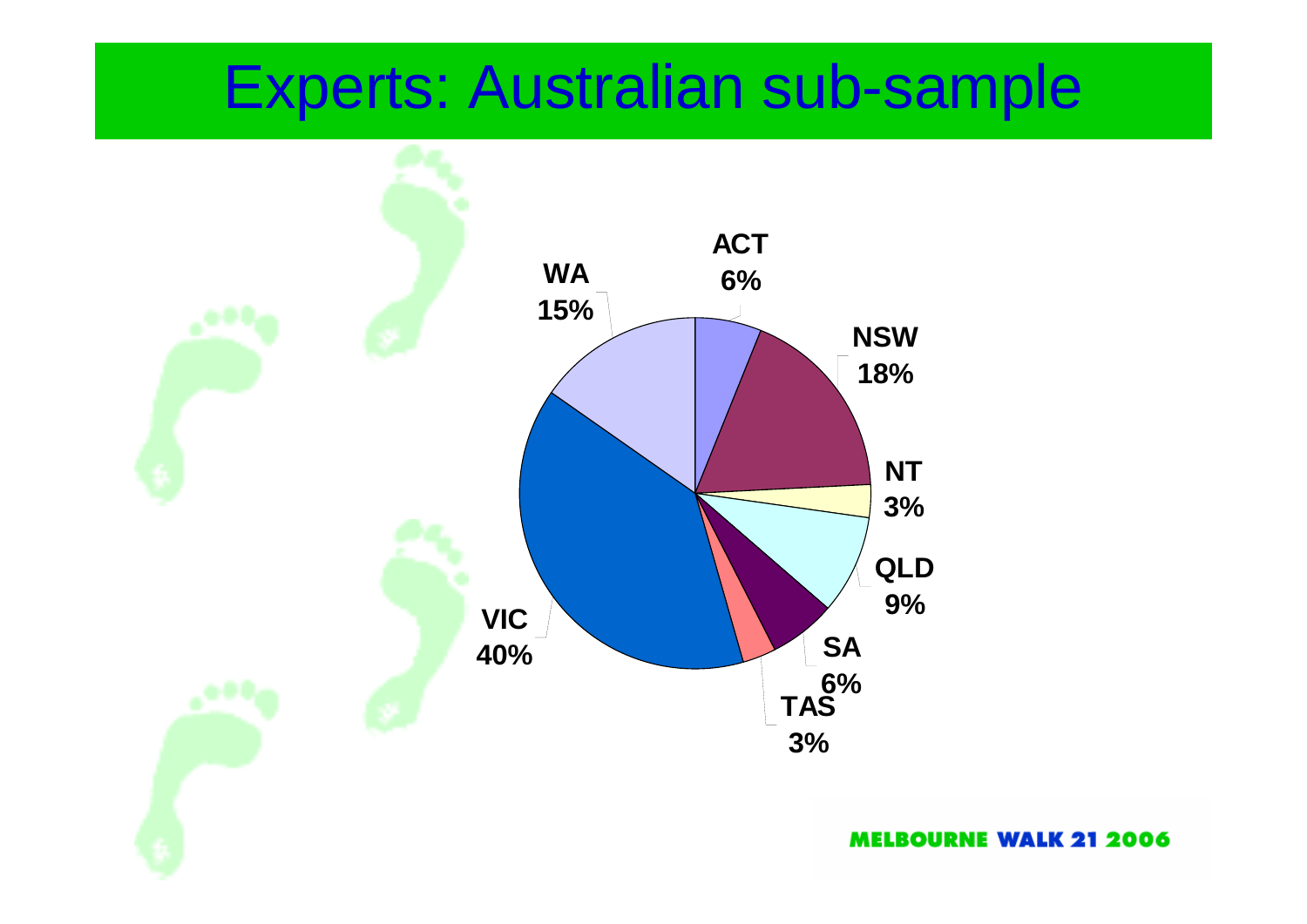## Selection of the expert panel

### Experts sought from different professional groupings:

- Research/Planning
- Programme development/Marketing
- Policy
- Engineering/Infrastructure provision
- Advocacy
- •**Other**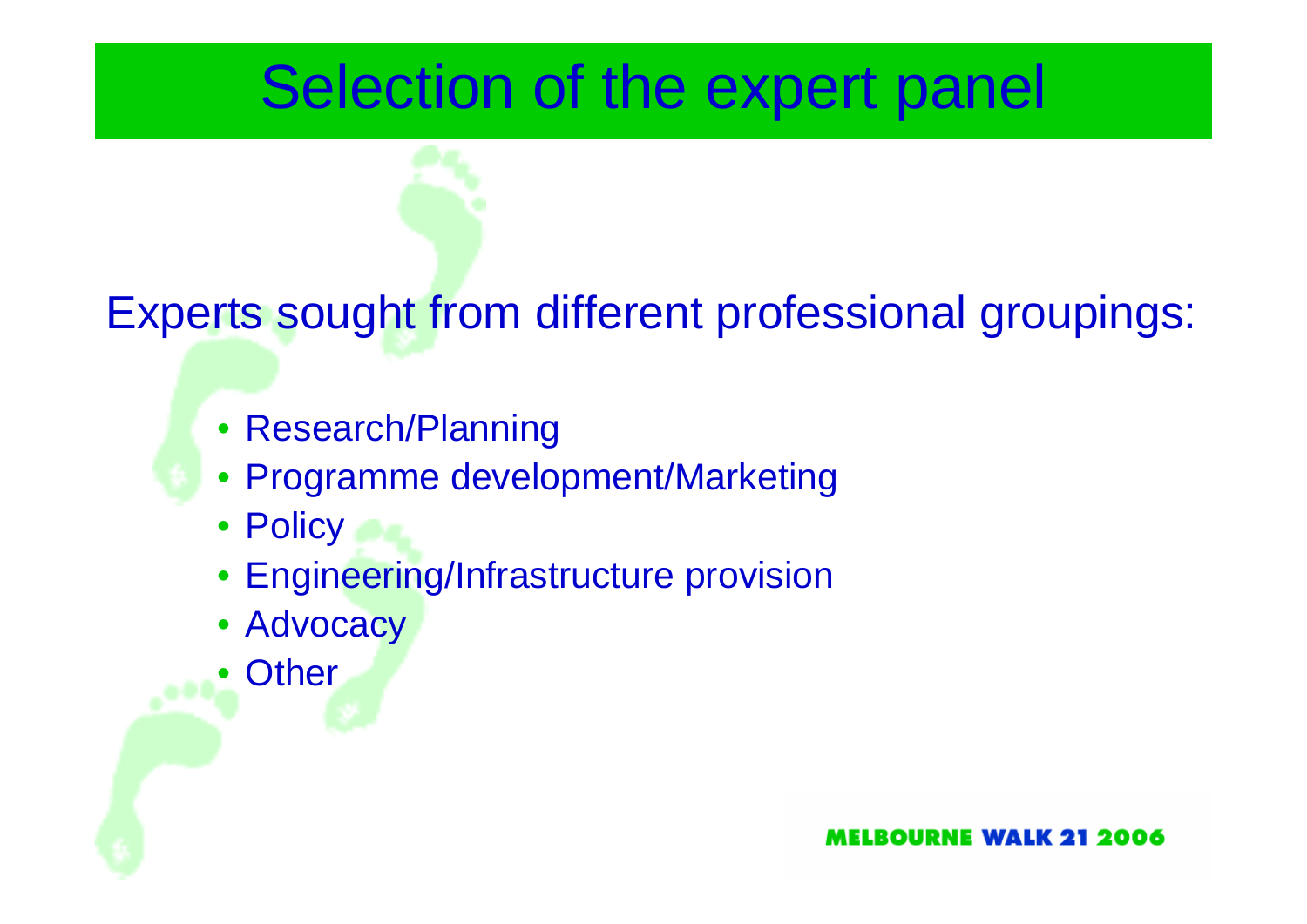## Selection of the expert panel

#### Experts sought with different walking interests:

- Everyday / Utilitarian transport
- Recreation / Leisure / Tourism
- Health / Exercise
- Community
- Safety
- Urban design
- Environmental sustainability
	- Economy
	- Other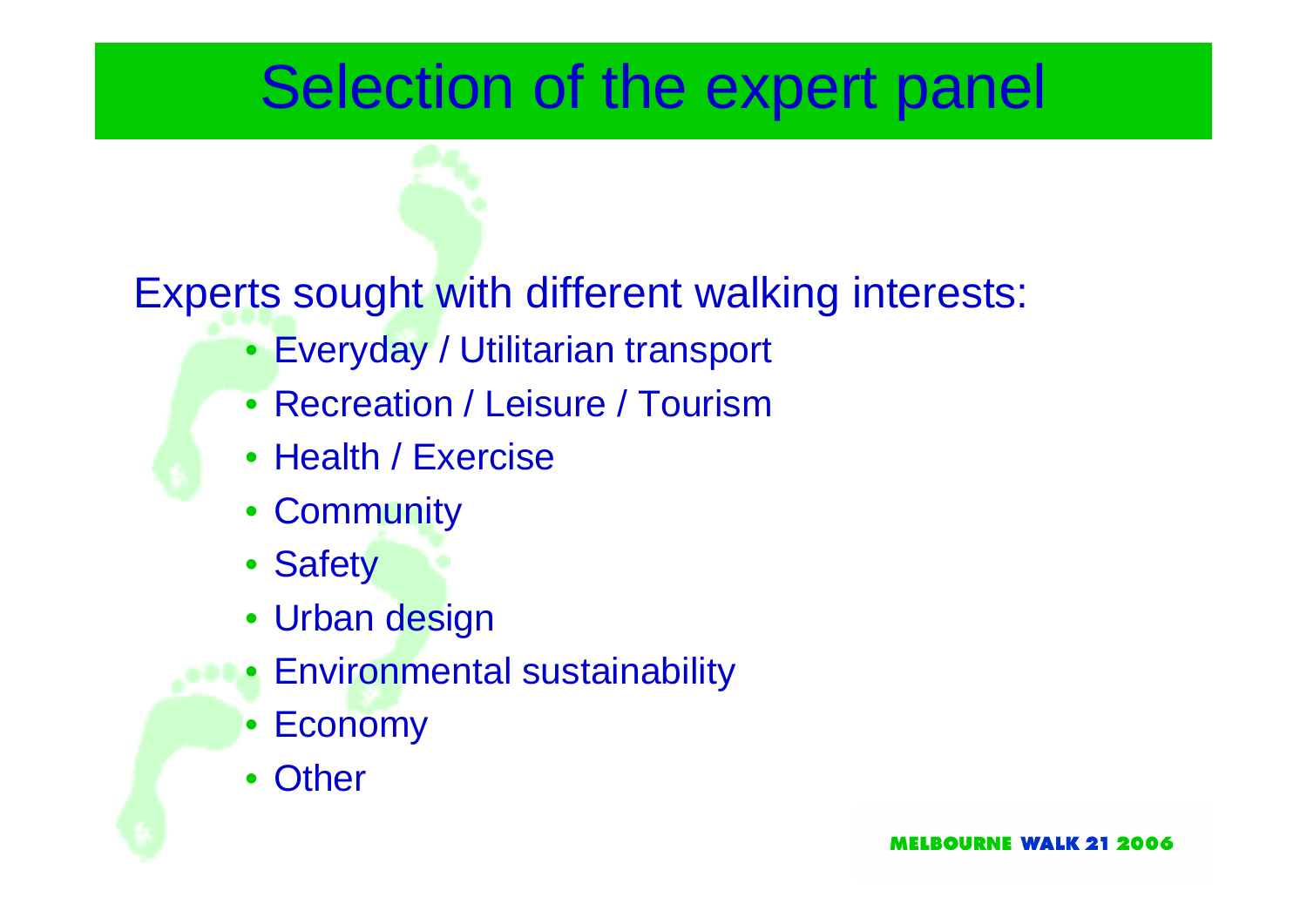## **Caveats**

- Research collates OPINIONS and PERCEPTIONS of experts, NOT hard walking information
- NZ comparative data based on a very small sample: indicative directions only
- Today a generalised overview
	- Forthcoming analysis by country, interest and professional group
	- Interpretation of comments: rich, thick data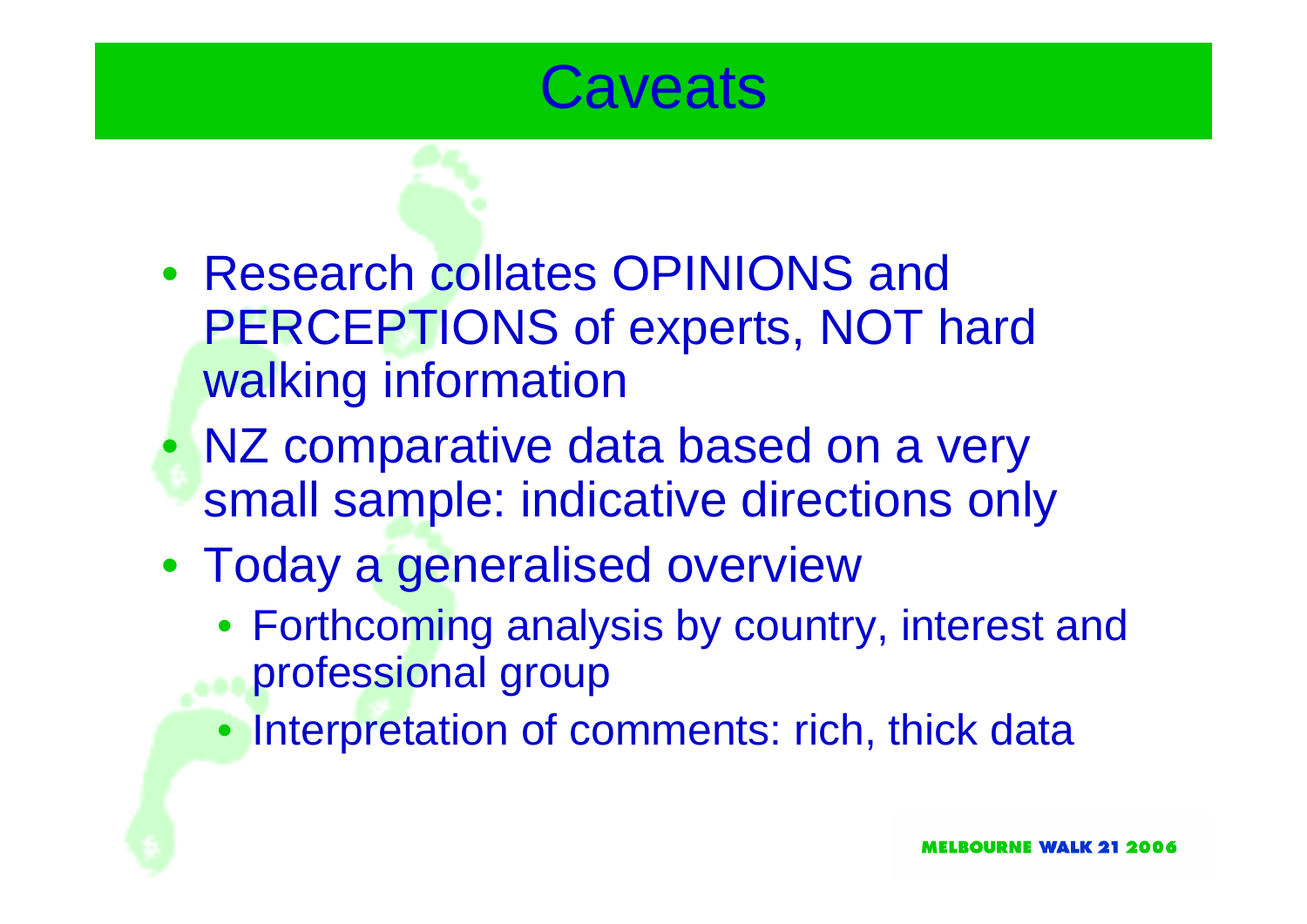## *"A lot" or "a great deal" of walking*

#### **% International experts**

- •**Tourists**
- •To public transport
- •Over 60s
- •Use of public space

#### **% New Zealand experts**

- •By children
- •To school
- •**Tourists**
- •Use of public space

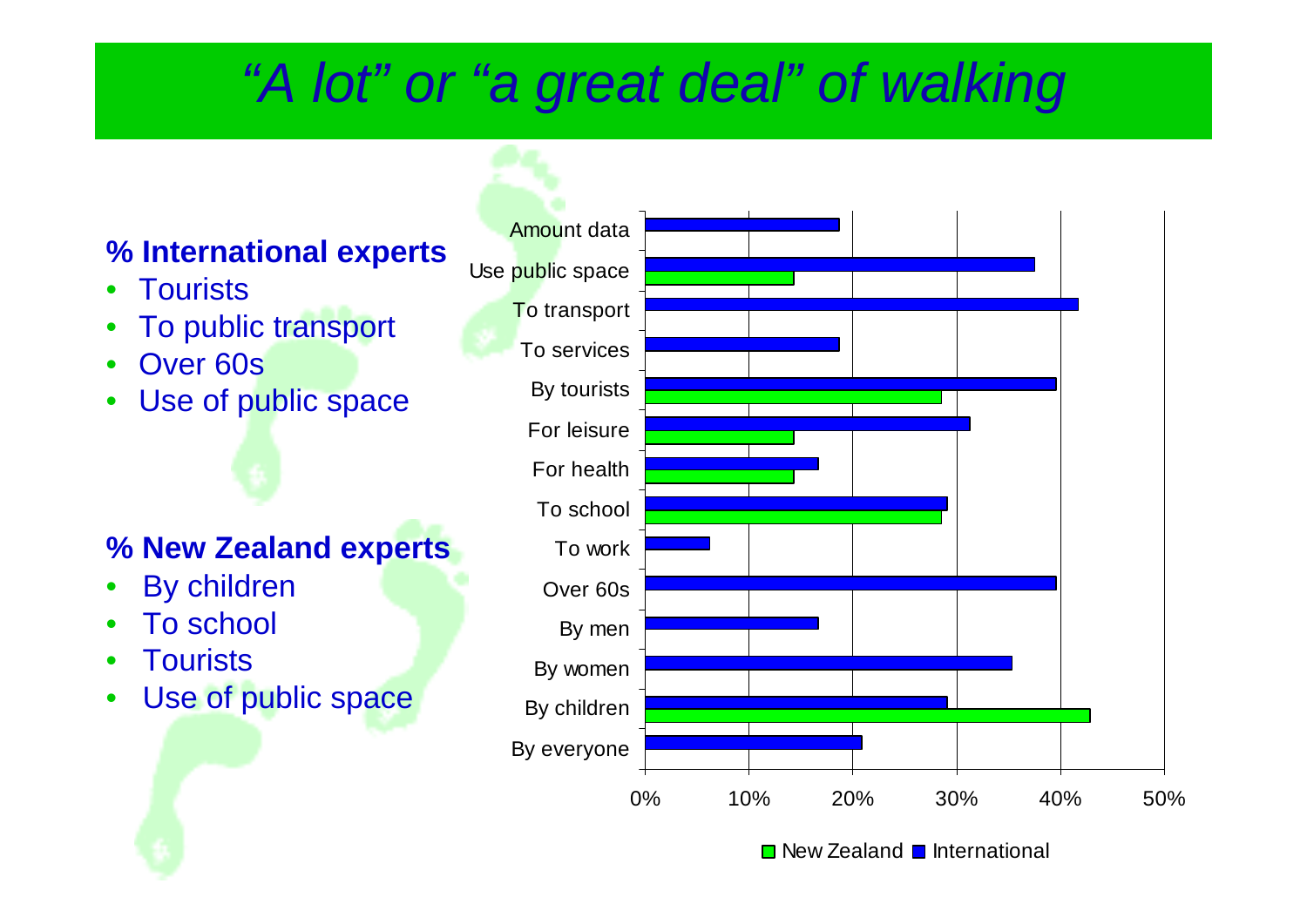### *"Some" or "very little" walking*

#### **% International experts**

- $\bullet$ For work
- •Amount of data
- •By men

#### **% New Zealand experts**

- •Amount of data
- •For work
- •**Leisure**
- •To transport
- $\bullet$ By everyone

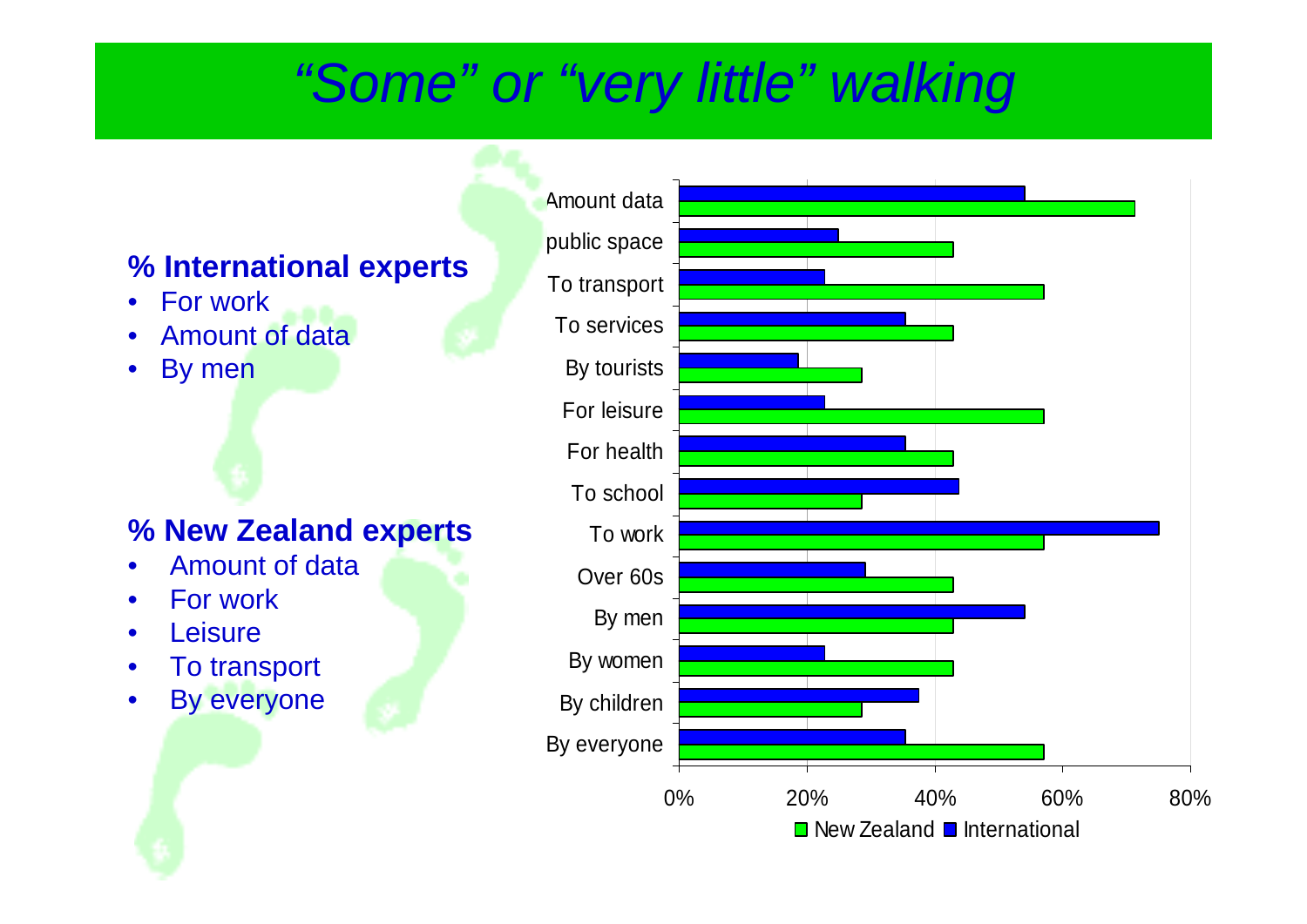## Current levels of walking: conclusions

## **In general**

- 'Optional' walking dominant: tourism, leisure, use of public space
- 'Necessary' walking less so:
	- walking to work and by men
- Lack of data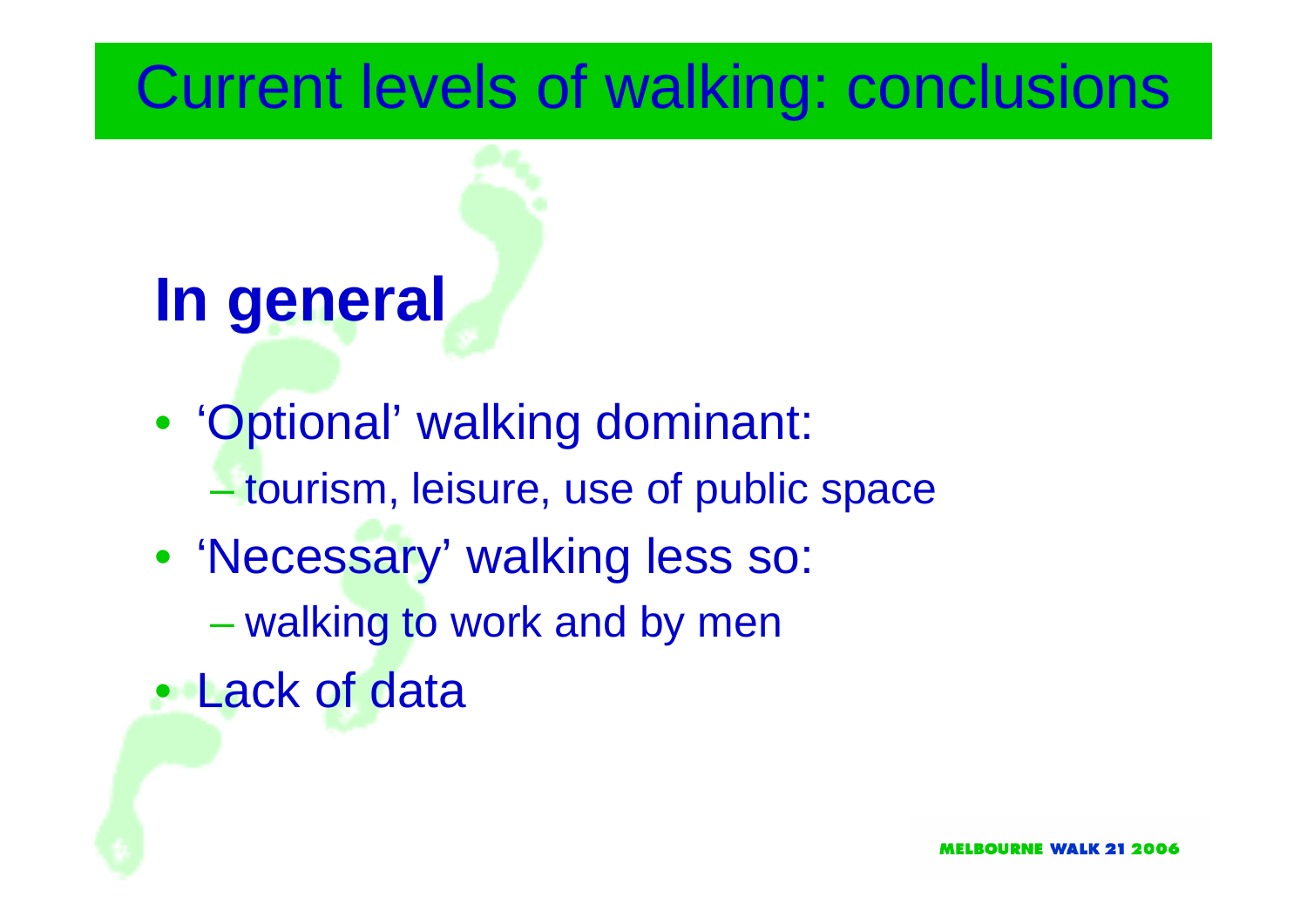## Increases in walking in the last 10 years

#### **% International experts**

- •**Health**
- •Use of public space
- •• Amount of data
- •• Leisure

#### **% NZ experts**

- •Amount of data
- •**Health**
- •Use of public space
- •**Leisure**
- •**Tourists**

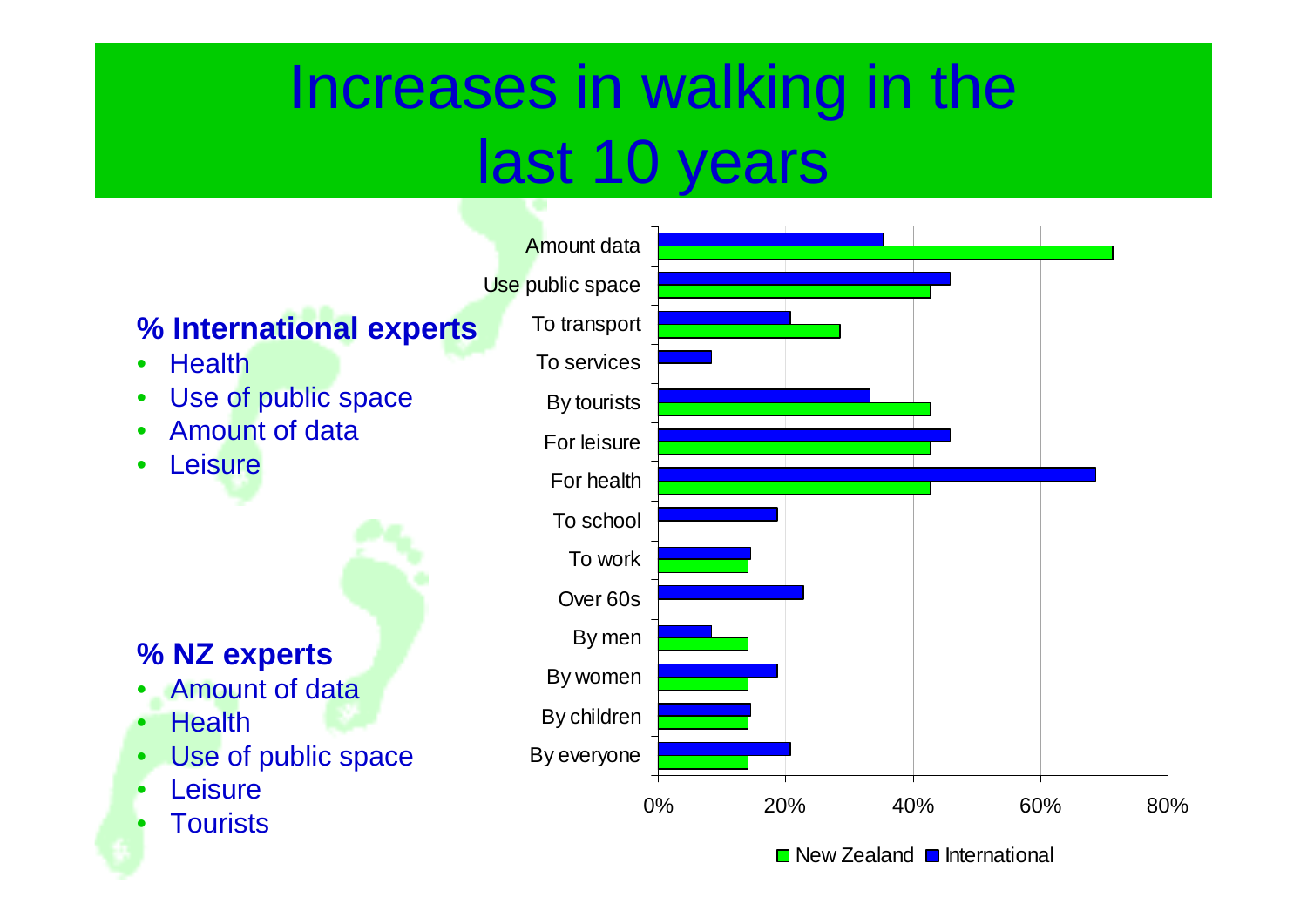## Decreases in walking in the last 10 years

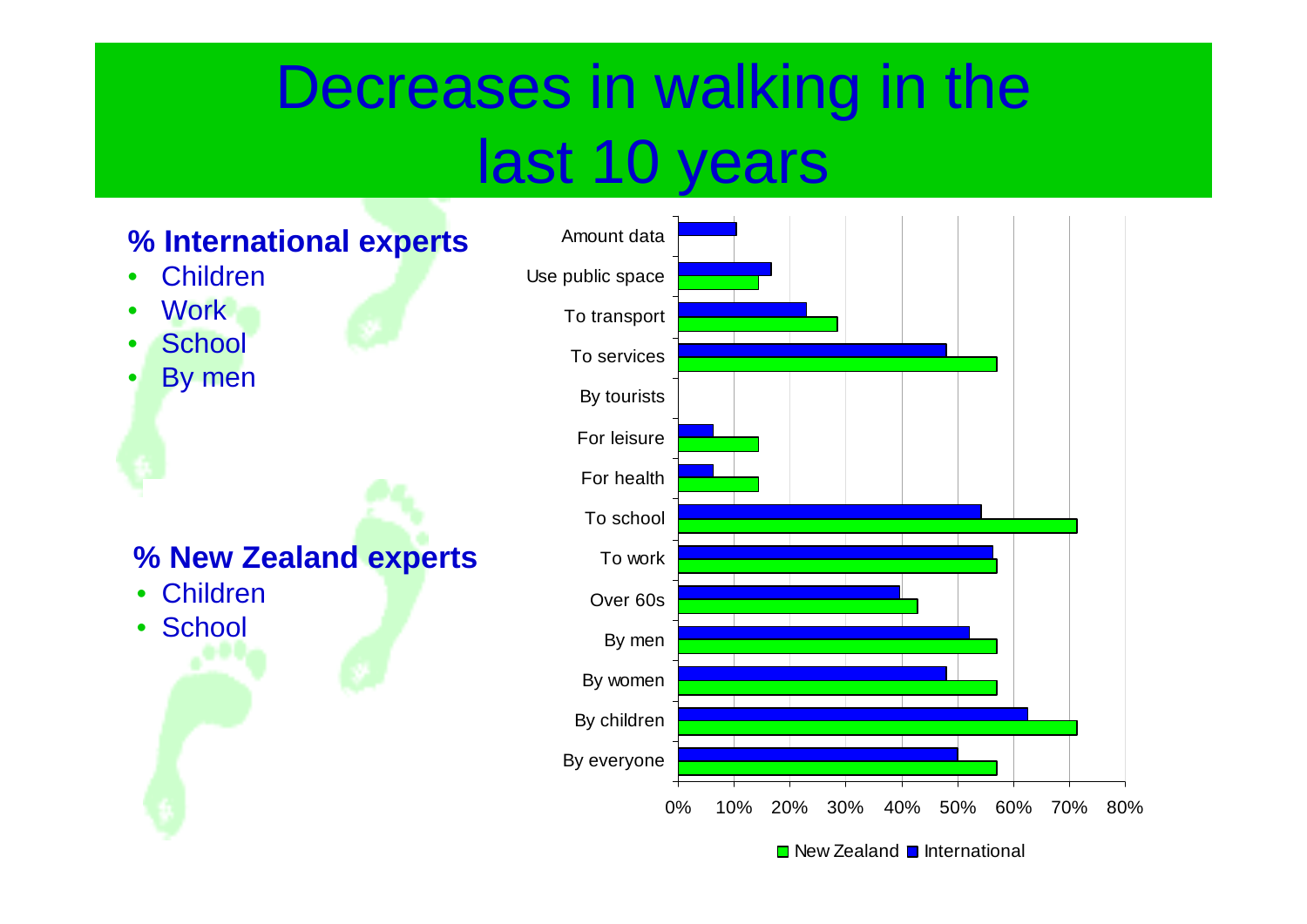## Changes in levels of walking: conclusions

### In general

- Strong performance of 'optional' walking:
	- Especially health, but also use of public space and leisure
- 'Necessary' walking not doing well: declines from often already low levels - in :
	- Walking to work
	- •Walking to services
	- Walking by men
- Especially serious declines in children walking and walking to school
- $\bullet$ Overall, experts see walking as still declining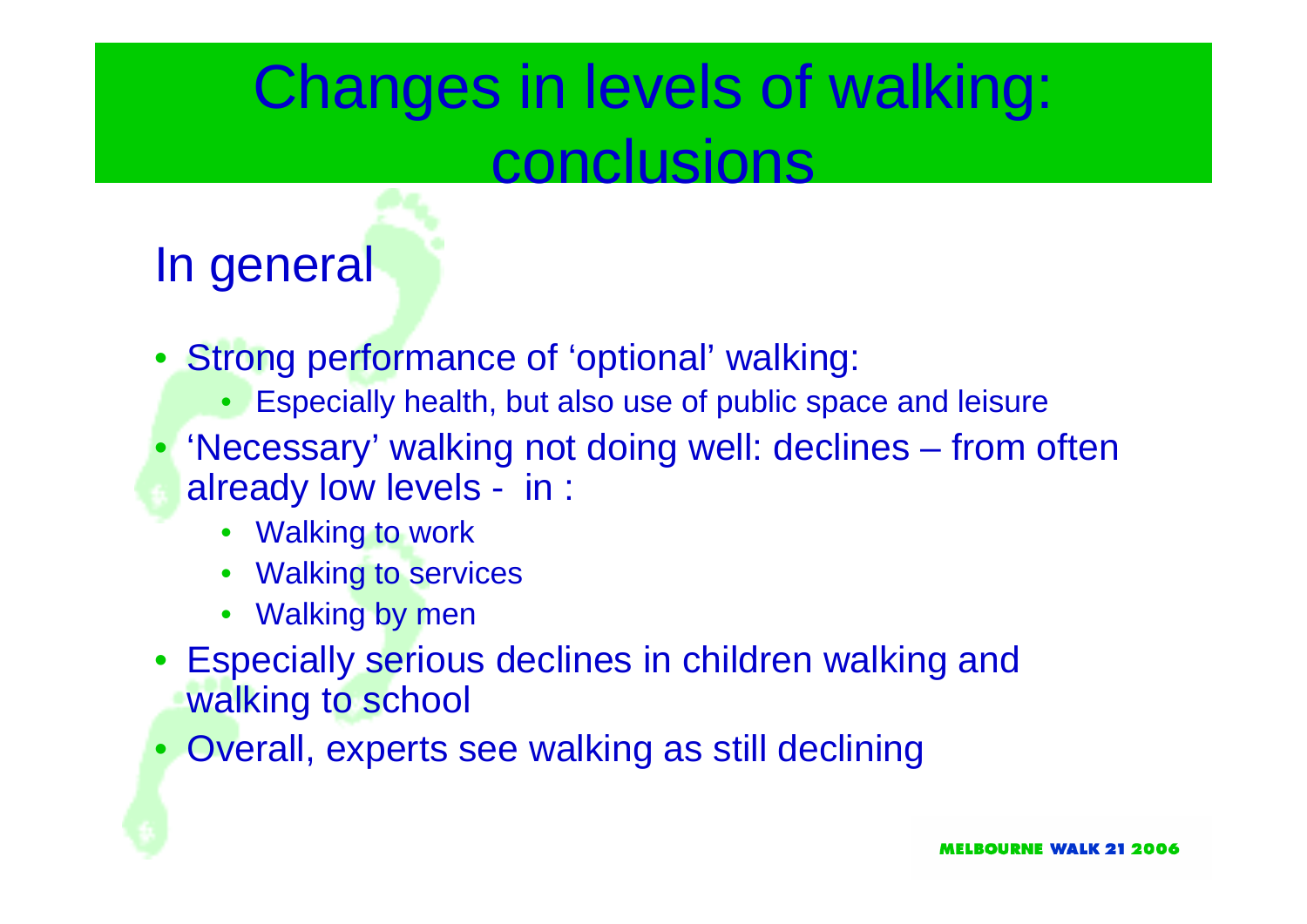## Walking: the Titanic experience

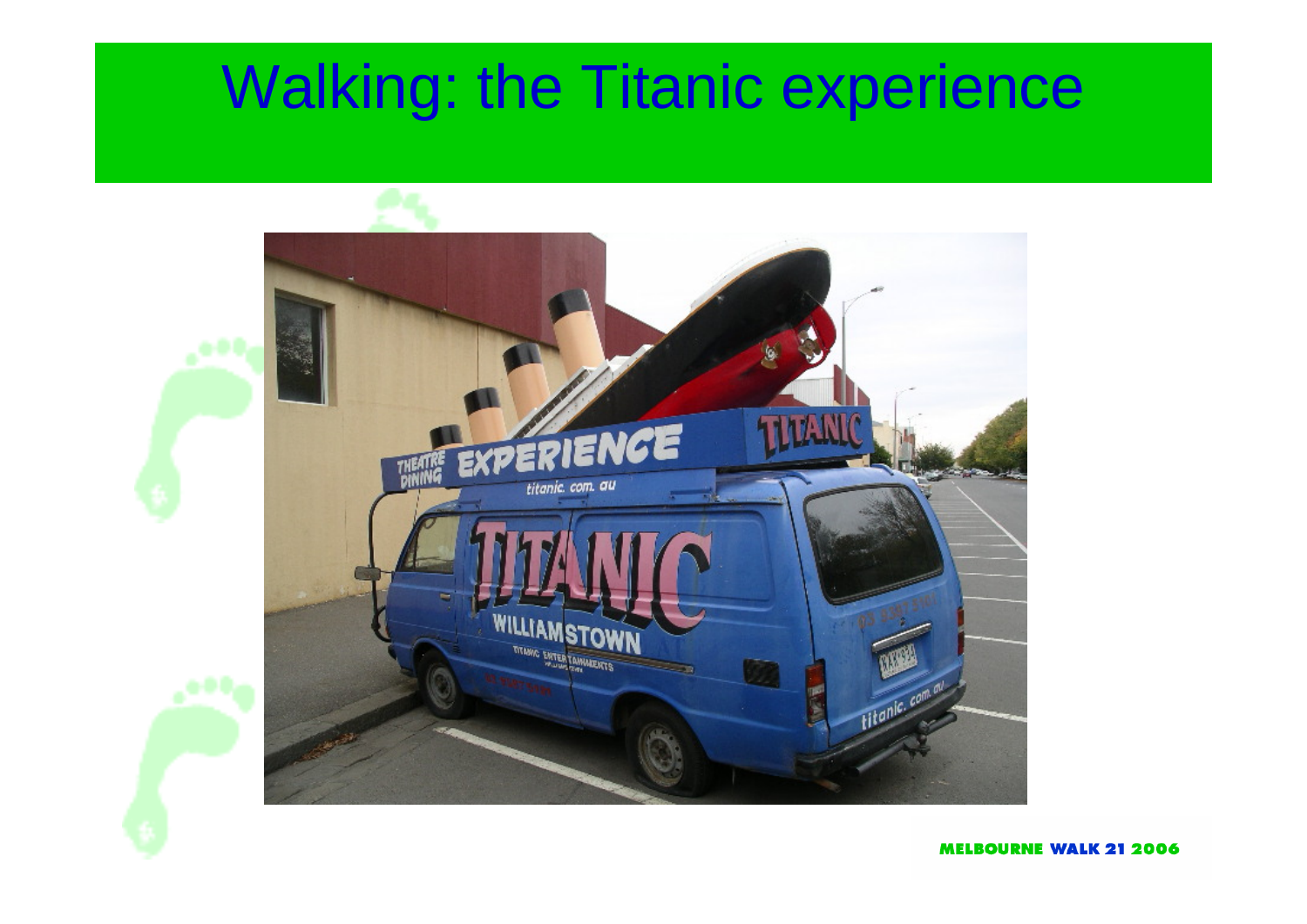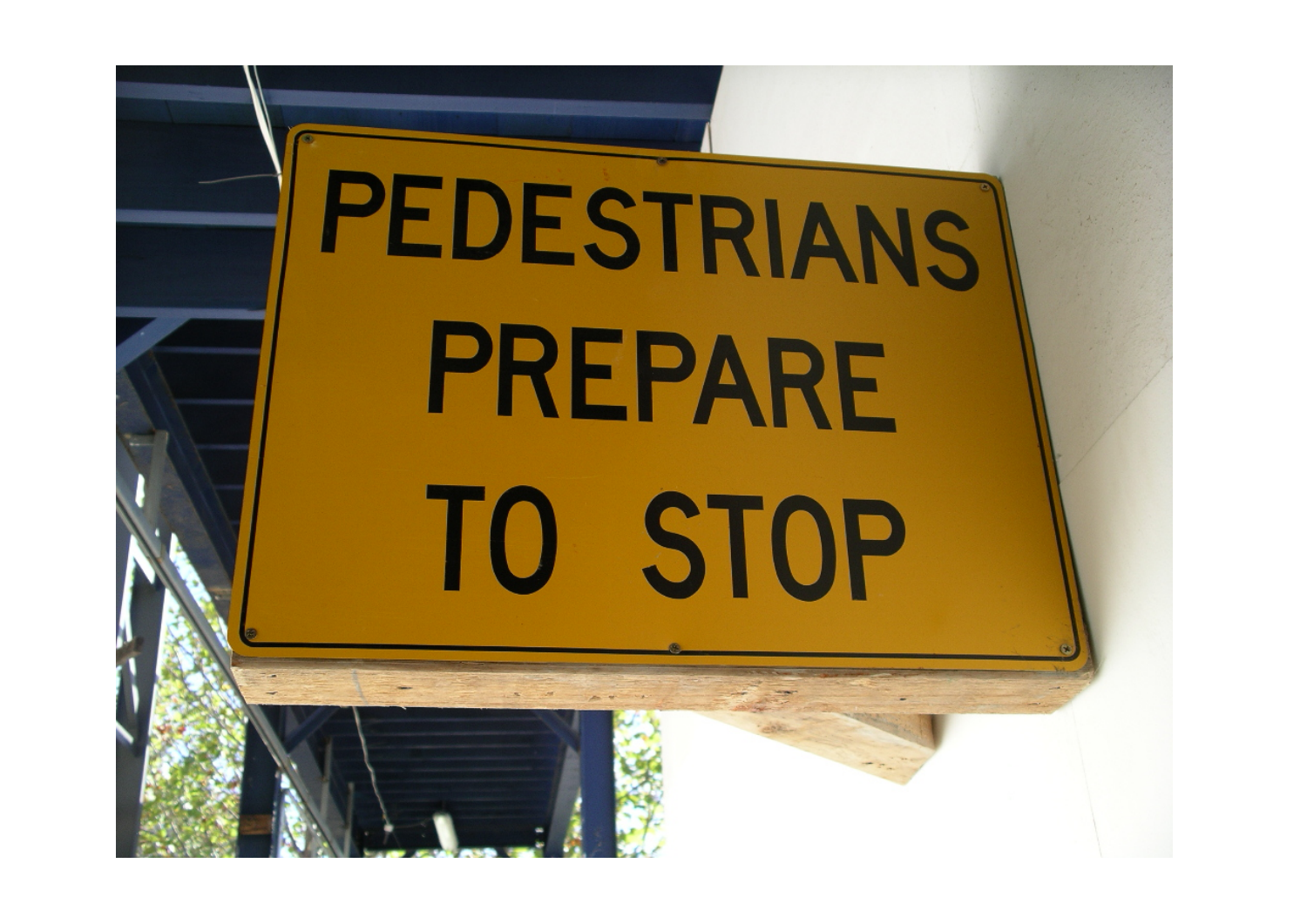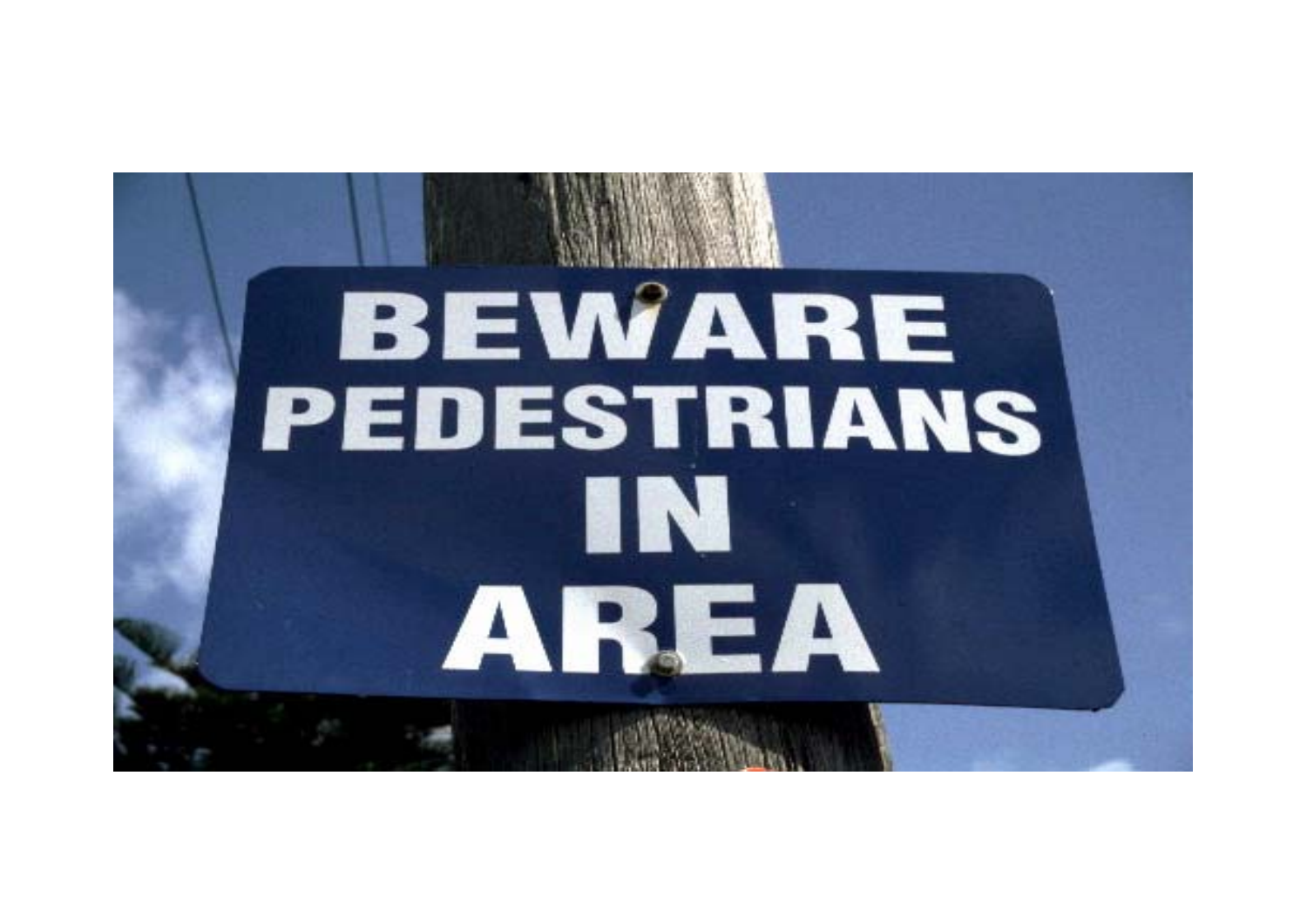## Progress (or otherwise) in activities designed to increase walking

*"What progress has been made in the last 10 years in relation to":*

- Making walking possible?
- Making the choice to walk?
- Making the case for walking?
- Making walking happen?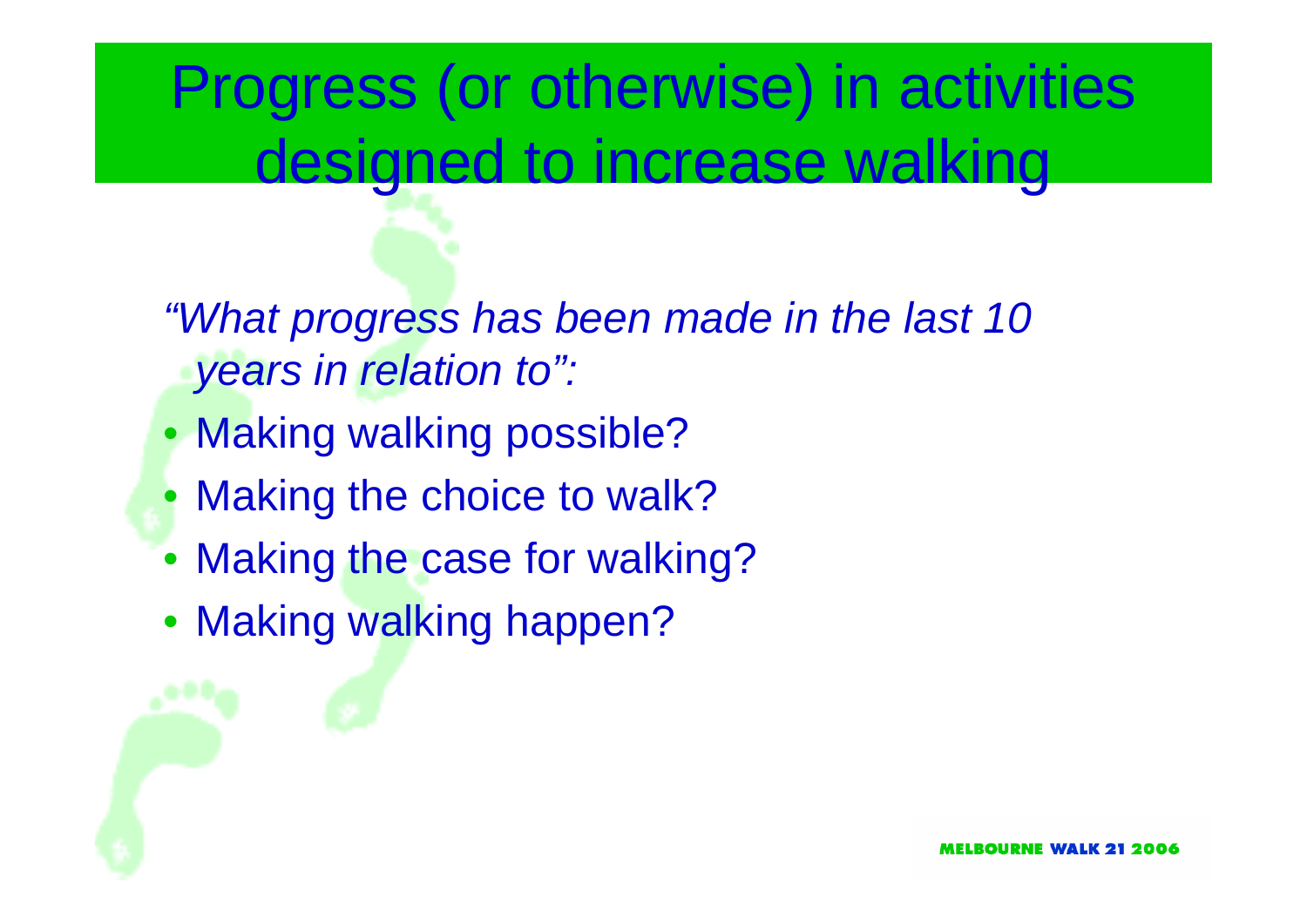## Making it possible: positive change

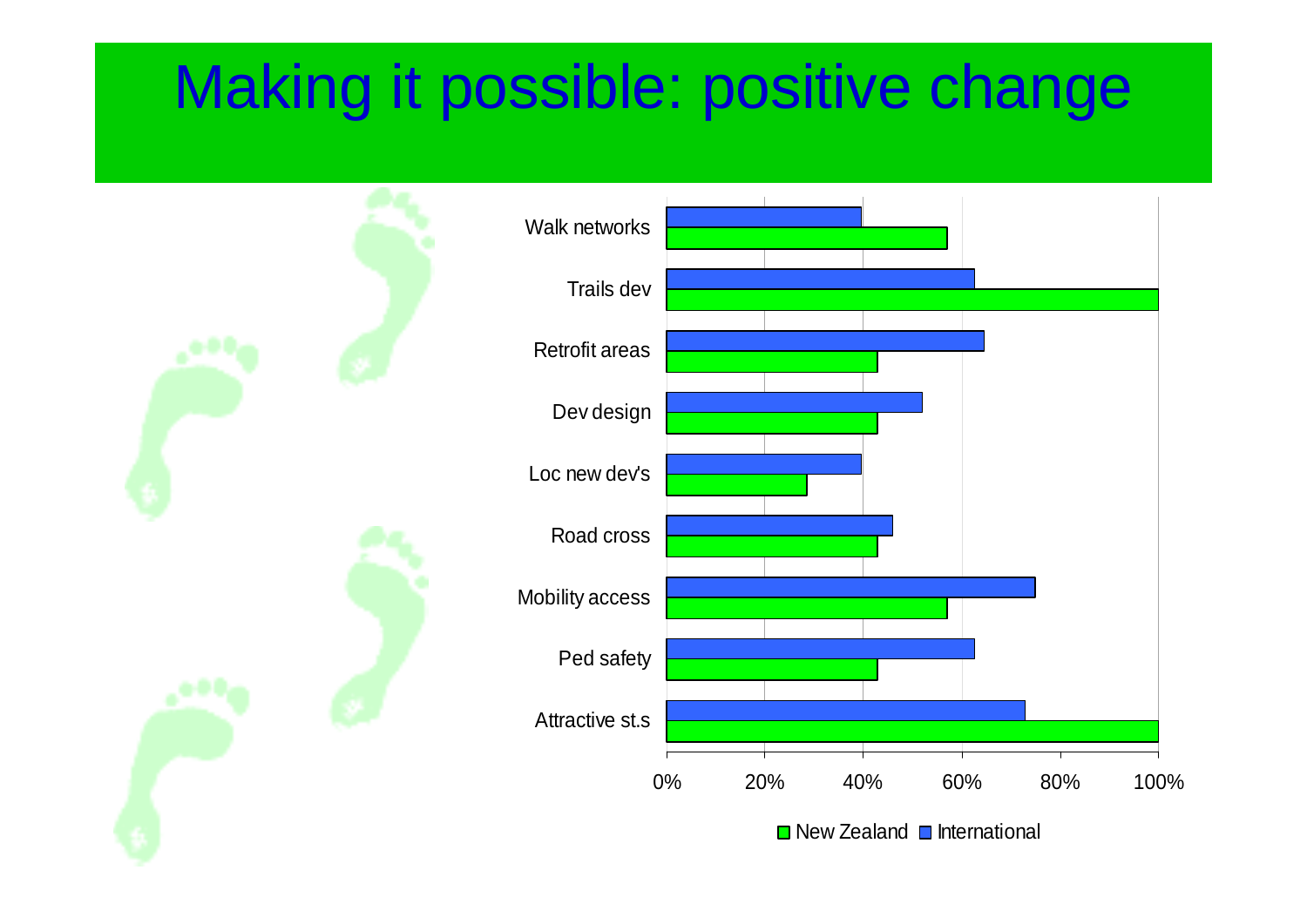## Making it possible: negative change

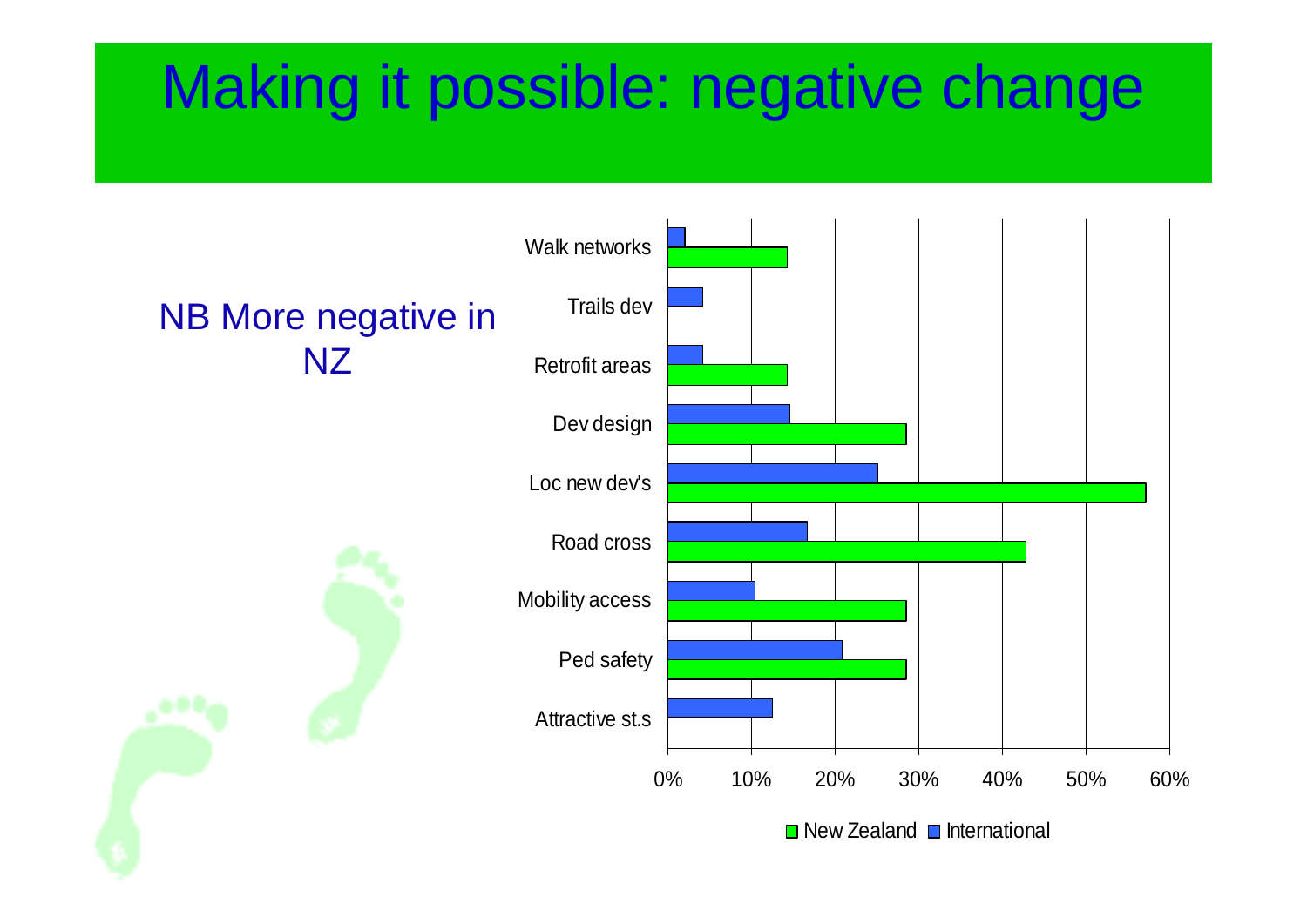## Making the choice: positive change

### NB More positive in NZ0% 20% 40% 60% 80% 100%Mkt strats**Incentives** Support structure Dev programs Privsion infoCar use prog's RewardsWork-basedprog's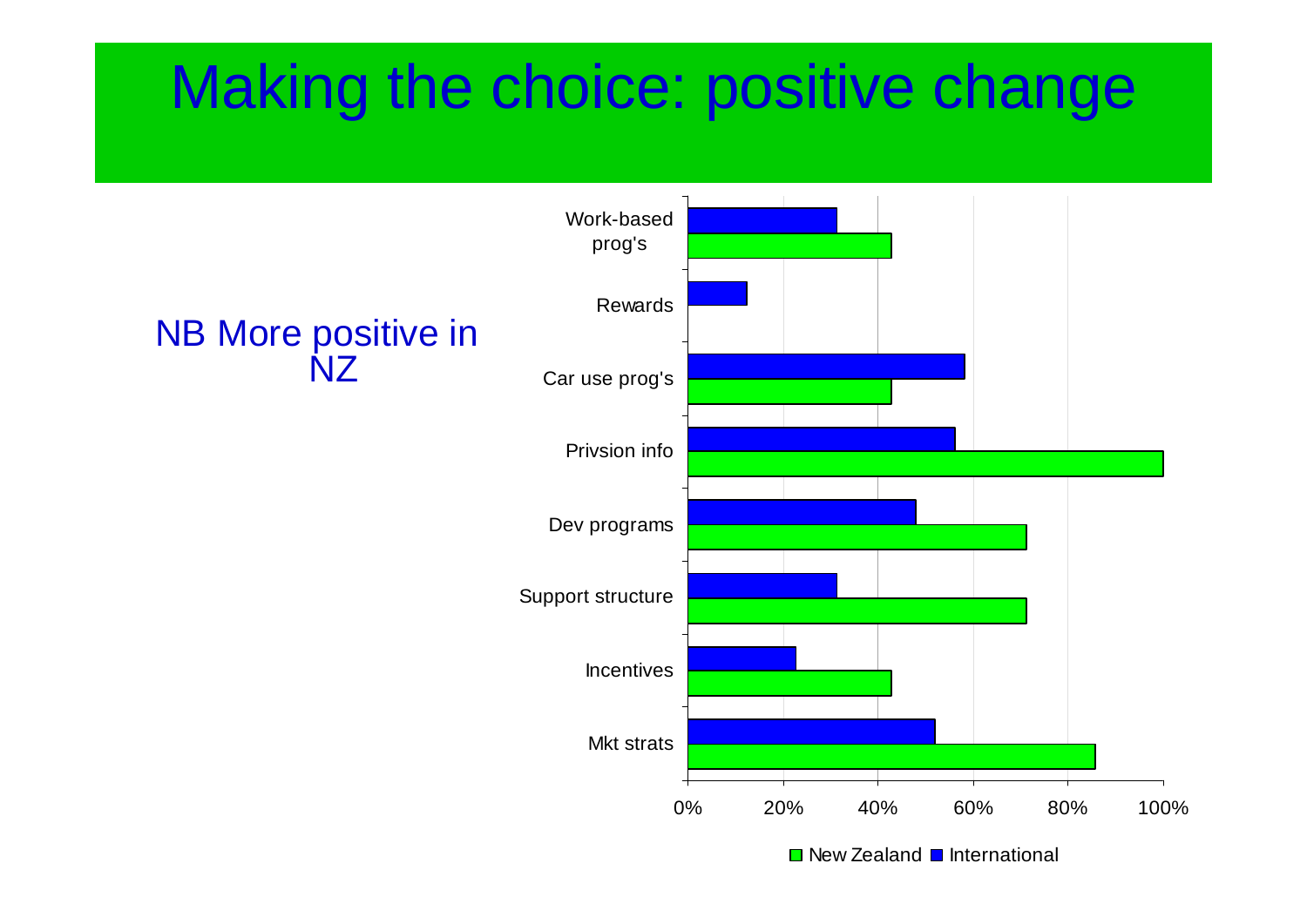## Making the case: positive change

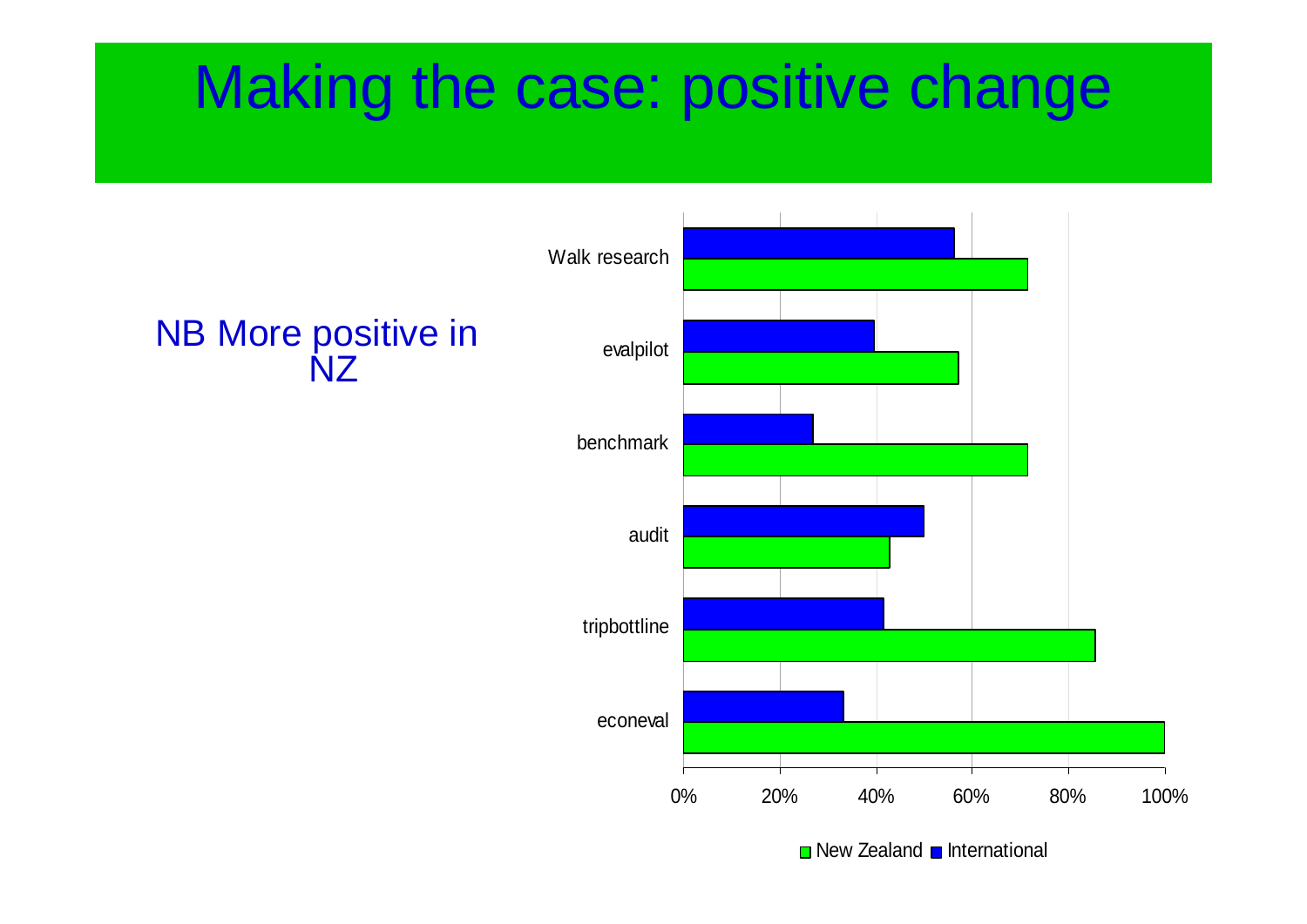## Making it happen: positive change

#### NB More positive in NZ



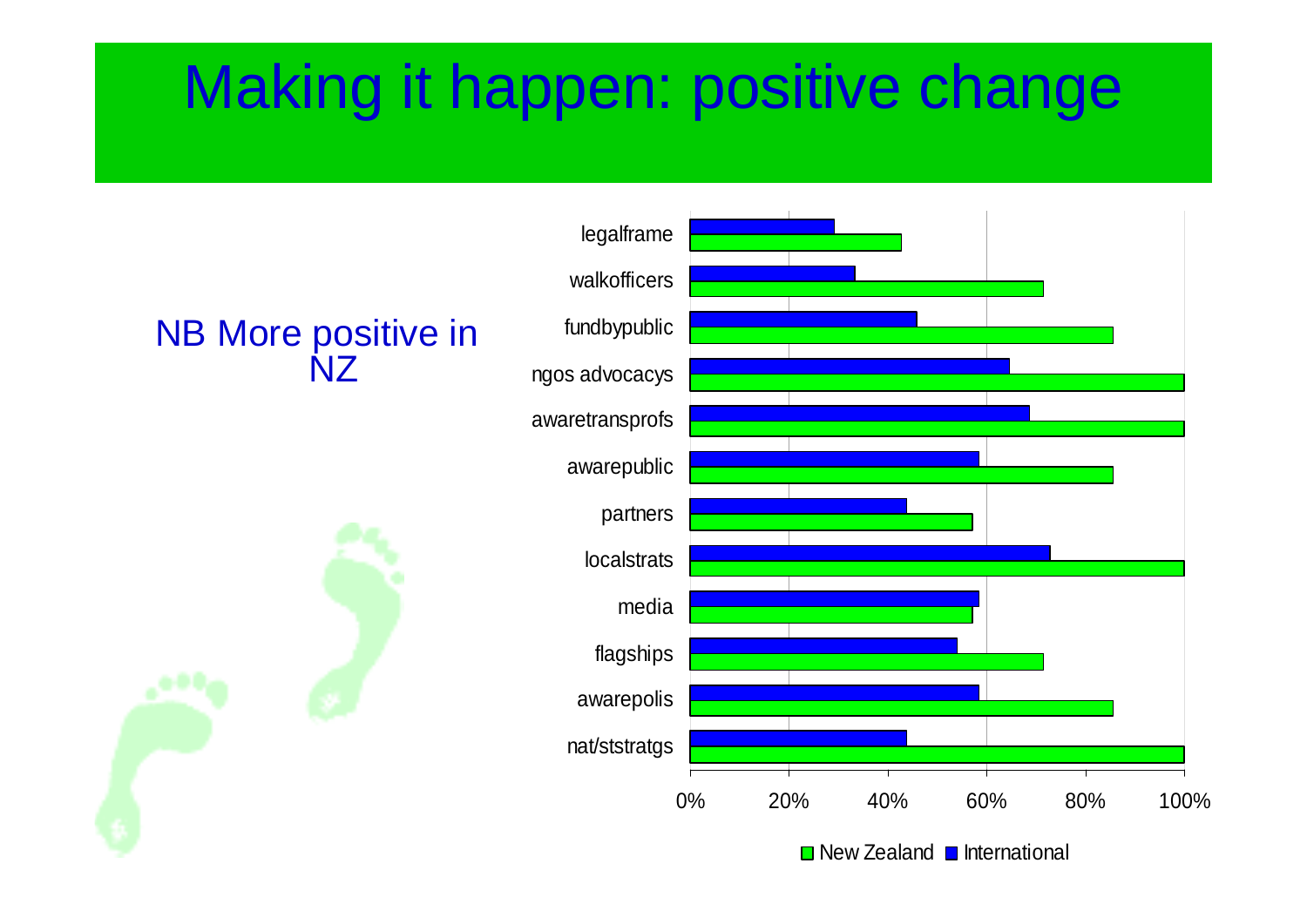## Conclusions on progress

### Making it possible

• Some issues improving and some getting worse

## Making the choice, case and happen

- Strong positive progress
- Few categories worsening: indicates little prior activity?
- Much more activity in NZ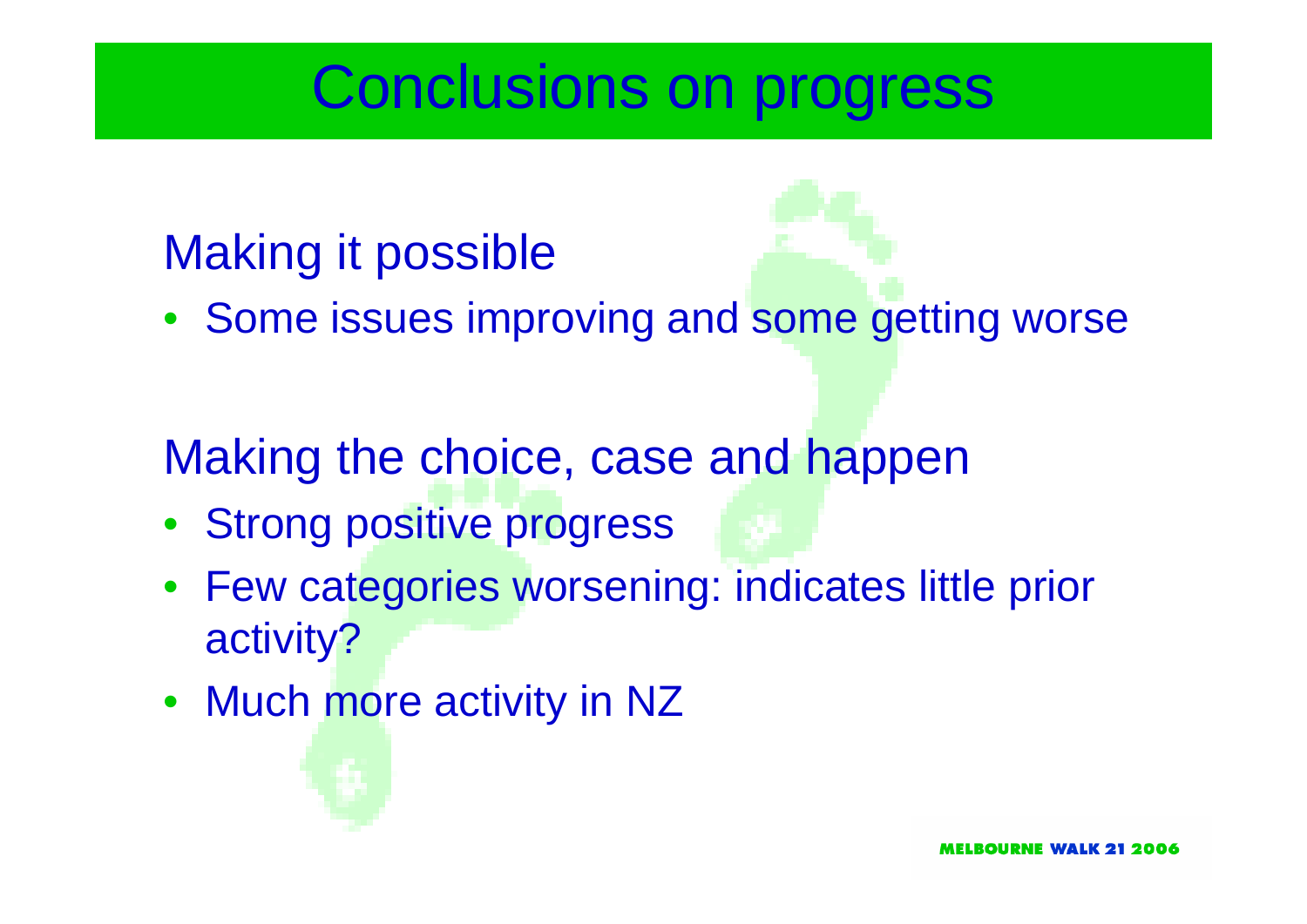## 'Barriers' to walking

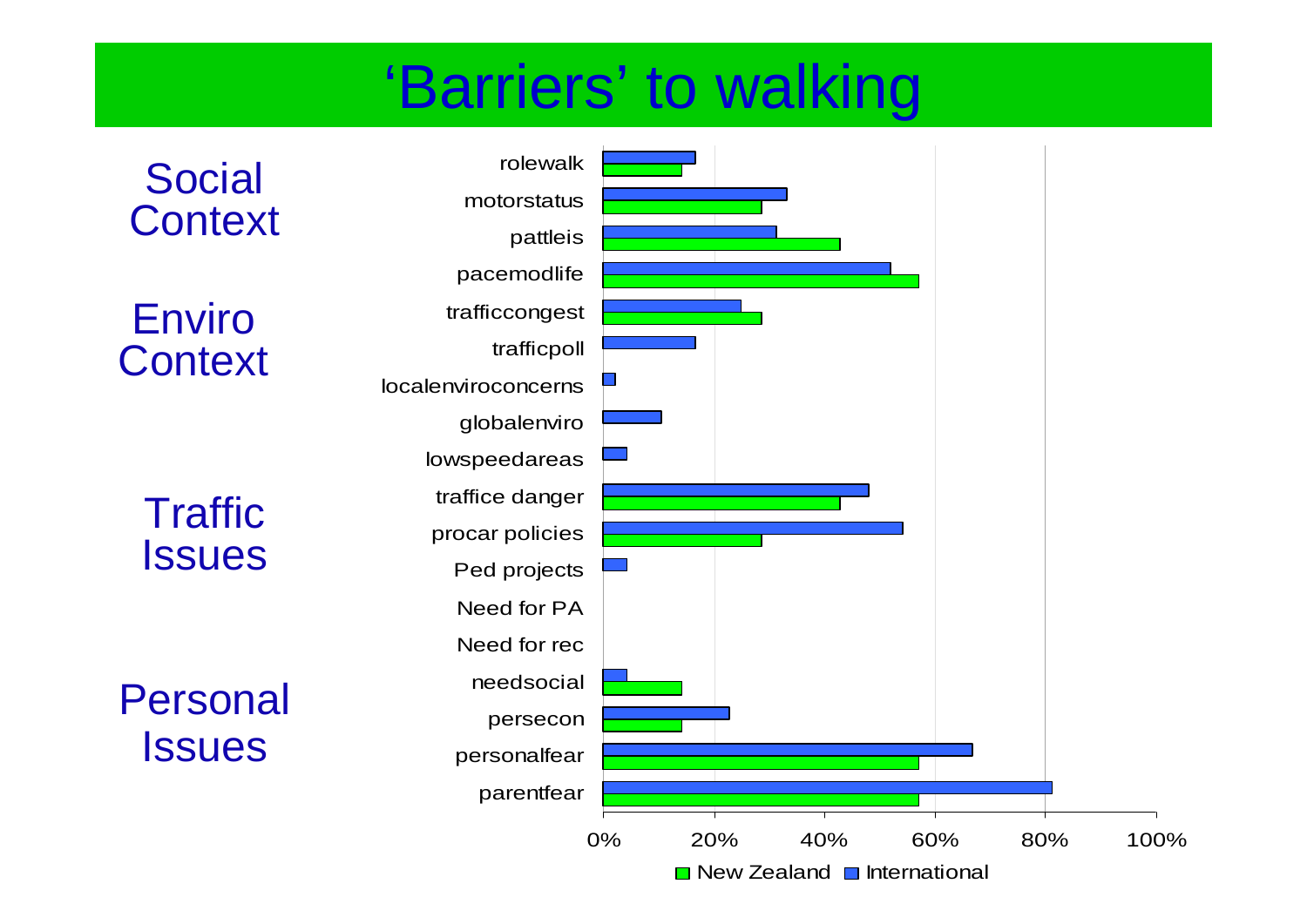## 'Promoters' of walking

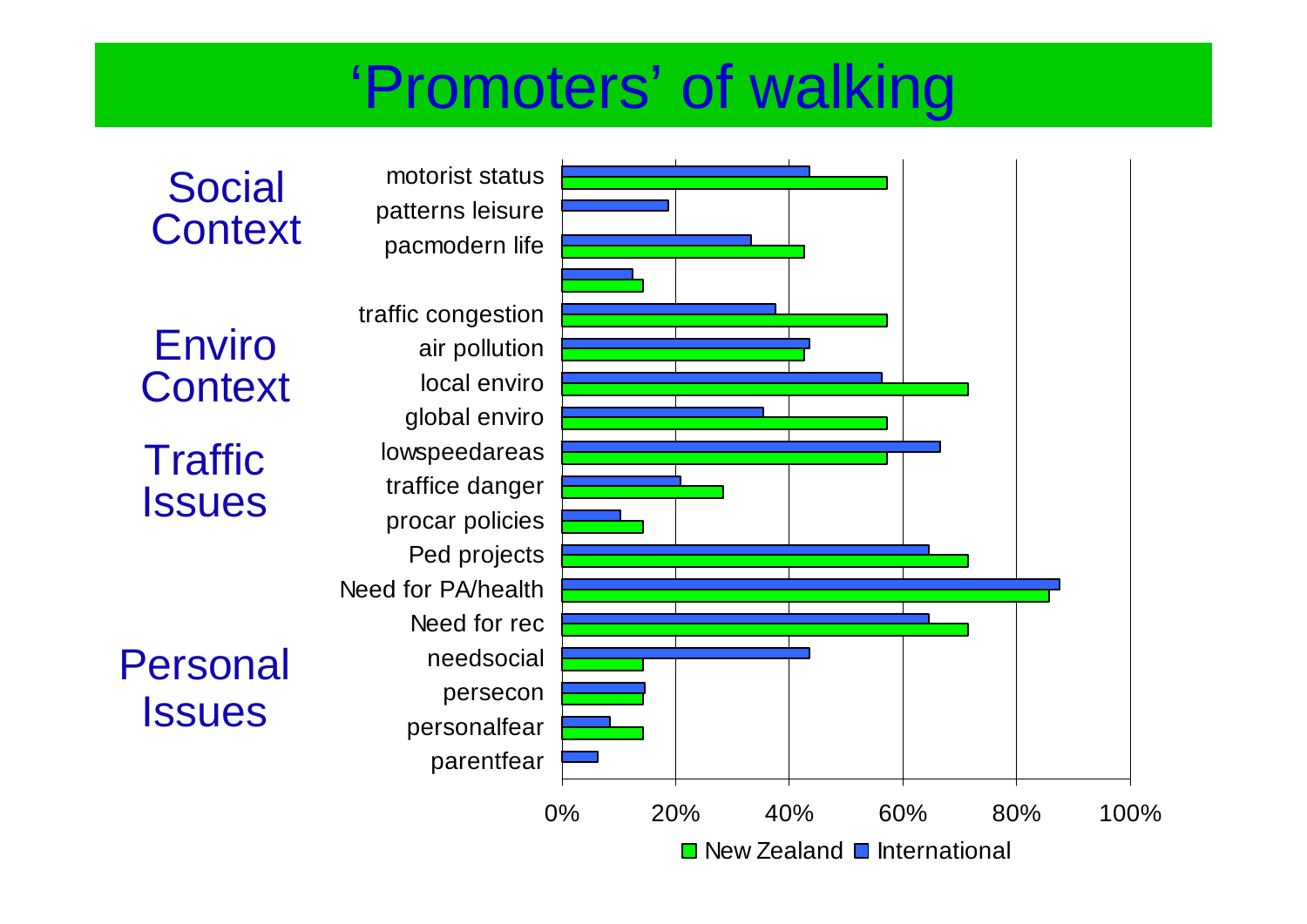## Influences on walking: summary

#### Strong consensus across the world

#### We WANT to walk more:

- Personal better health, more recreation
- Environmental local issues

#### We are HELPED to walk more:

- Infrastructural pedestrianisation
- Regulatory slowing down cars

#### But we are SCARED to walk more:

• Social - fear for ourselves and our children (traffic and personal safety)

#### And we are PREVENTED from walking more:

• Political – pro-car policies

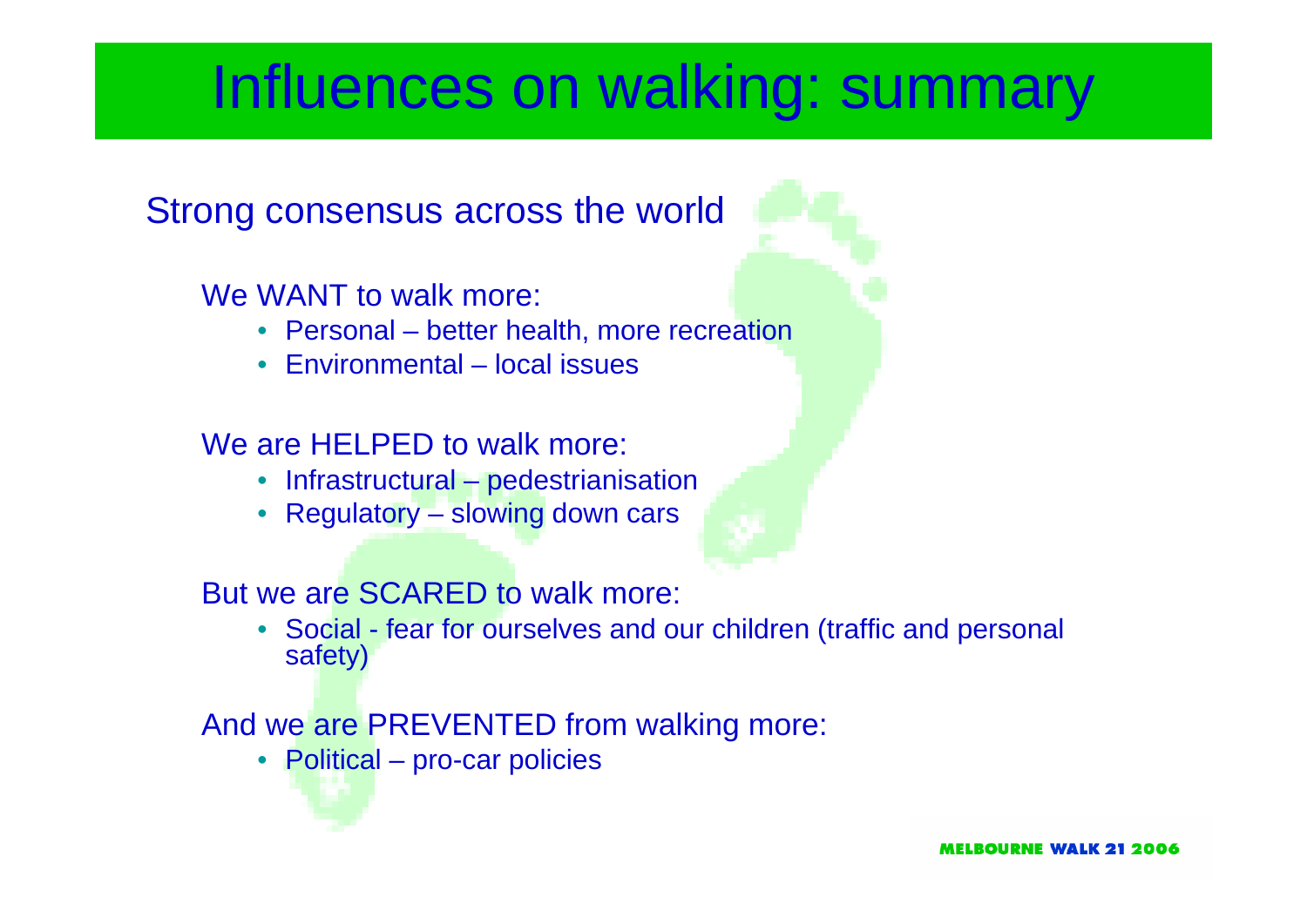## Influences on walking: inferences

- Logical outcome of wanting to walk more but being discouraged from doing so in the street?
- More discretionary walking (for health, as tourists, for recreation, on trails)
- Less functional walking (to work, school, shops and services) as part of daily life

Outcome is consistent with predictions made in the only other macro walking study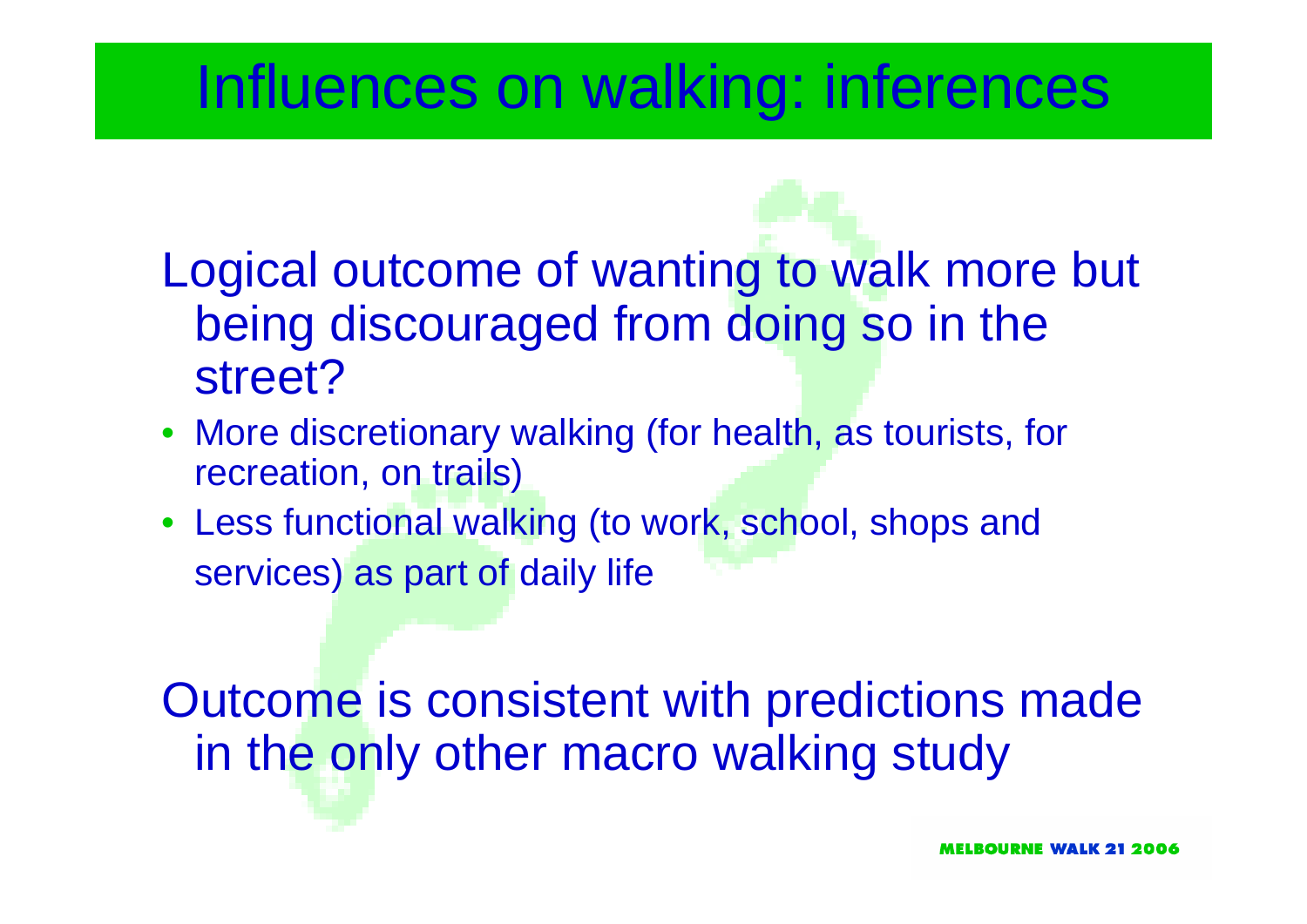## Survey of walking experts in Europe in 2000

### Across Europe, by 2010:



- Walking will be seen as being more important
- •More facilities, infrastructure, information and money
- •More walking for leisure and health
- •Less walking to services and facilities

### Overall balance?

- Less walking by everyone overall
- •More talking, less walking

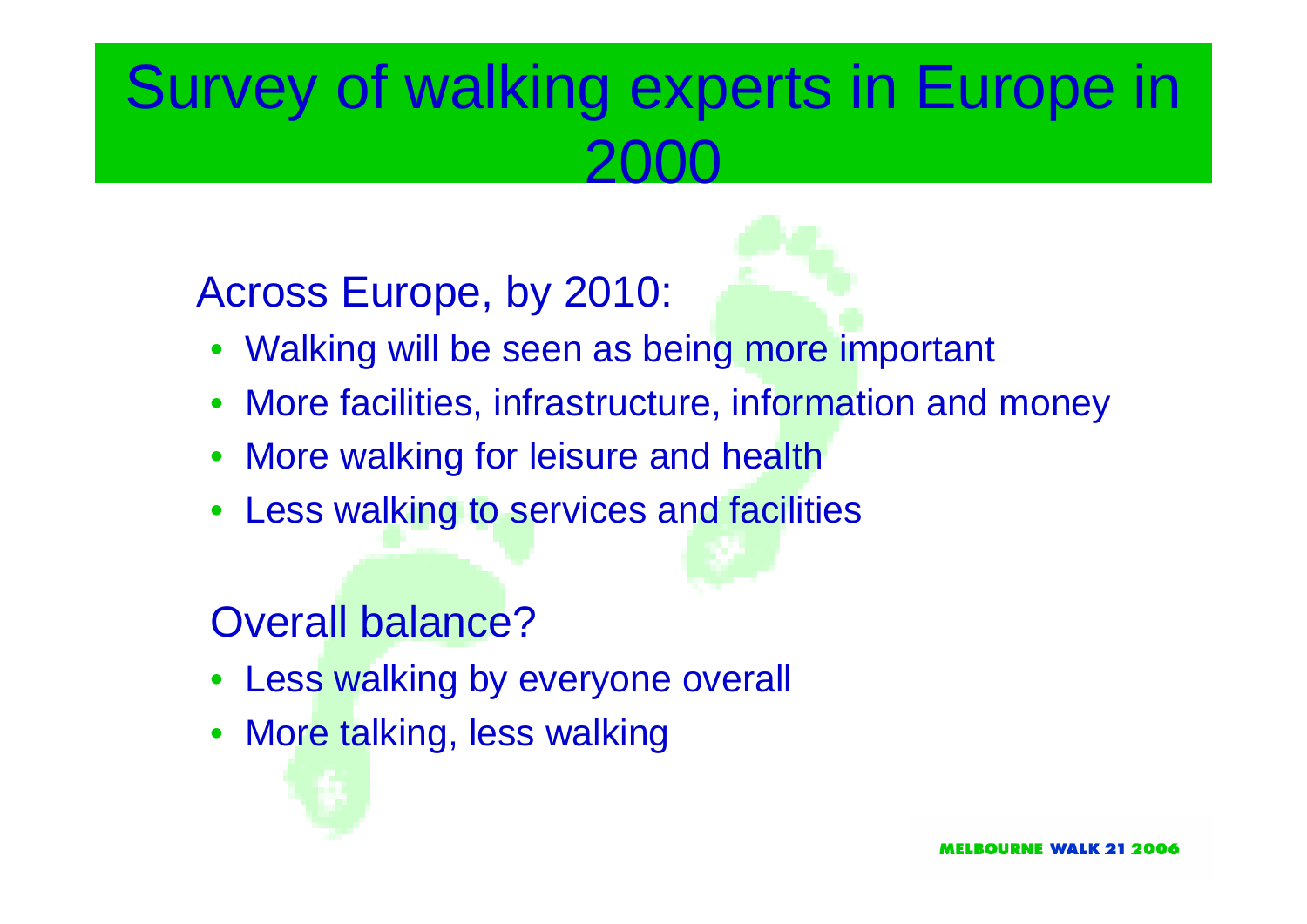## Conclusions: global perceptions

### **Half full?**

- Intensive activity in *making the choice, making the case* and *making it happen*
- Optional walking important and growing
	- • Especially health, but also use of public space and leisure and walking on trails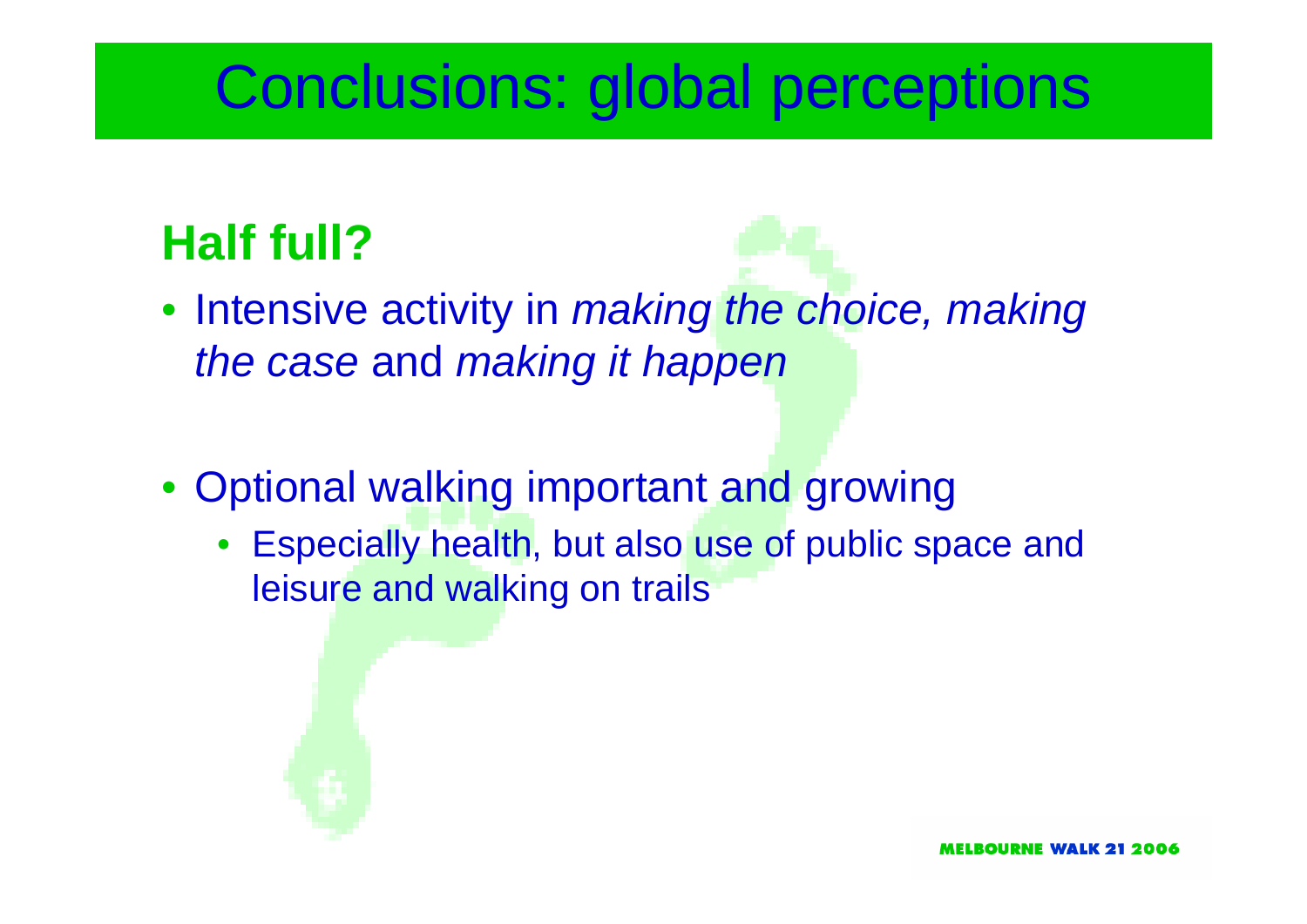## Conclusions: global perceptions

## **Half empty?**

- •Declines in most types of necessary walking
	- • Especially serious declines in children walking and walking to school
- Many more negative values in *making walking possible*
	- • Unwalkable developments, crossing roads, traffic speeds, procar policies and personal safety in the street
- Overall conclusion
	- •Intensive pro-walking activity
	- •But contextual socio-political conditions deeply unfavourable

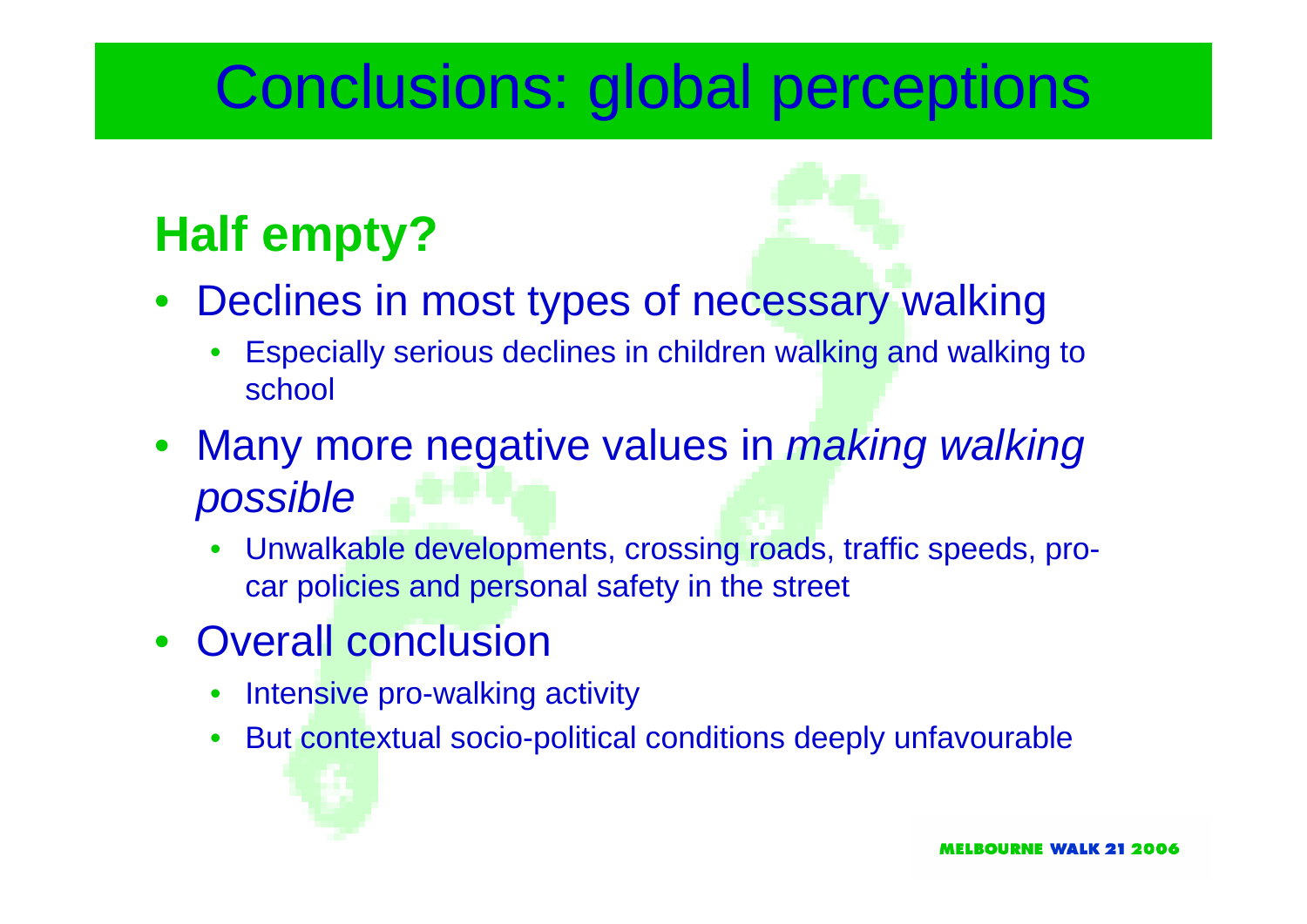## Conclusions: global action

#### What works?

•Walking for health message very powerful

#### What doesn't work?

• Personal economic messages

### What needs to work?

- • Dealing with the fundamental necessities for walking – traffic, speed, crossing roads, location of facilities, fear
- Walking not a bolt on extra to 'business as usual', i.e. more car traffic
- Peak Oil and Climate Change: may be no future 'business as usual'



ELROURNE WALK 21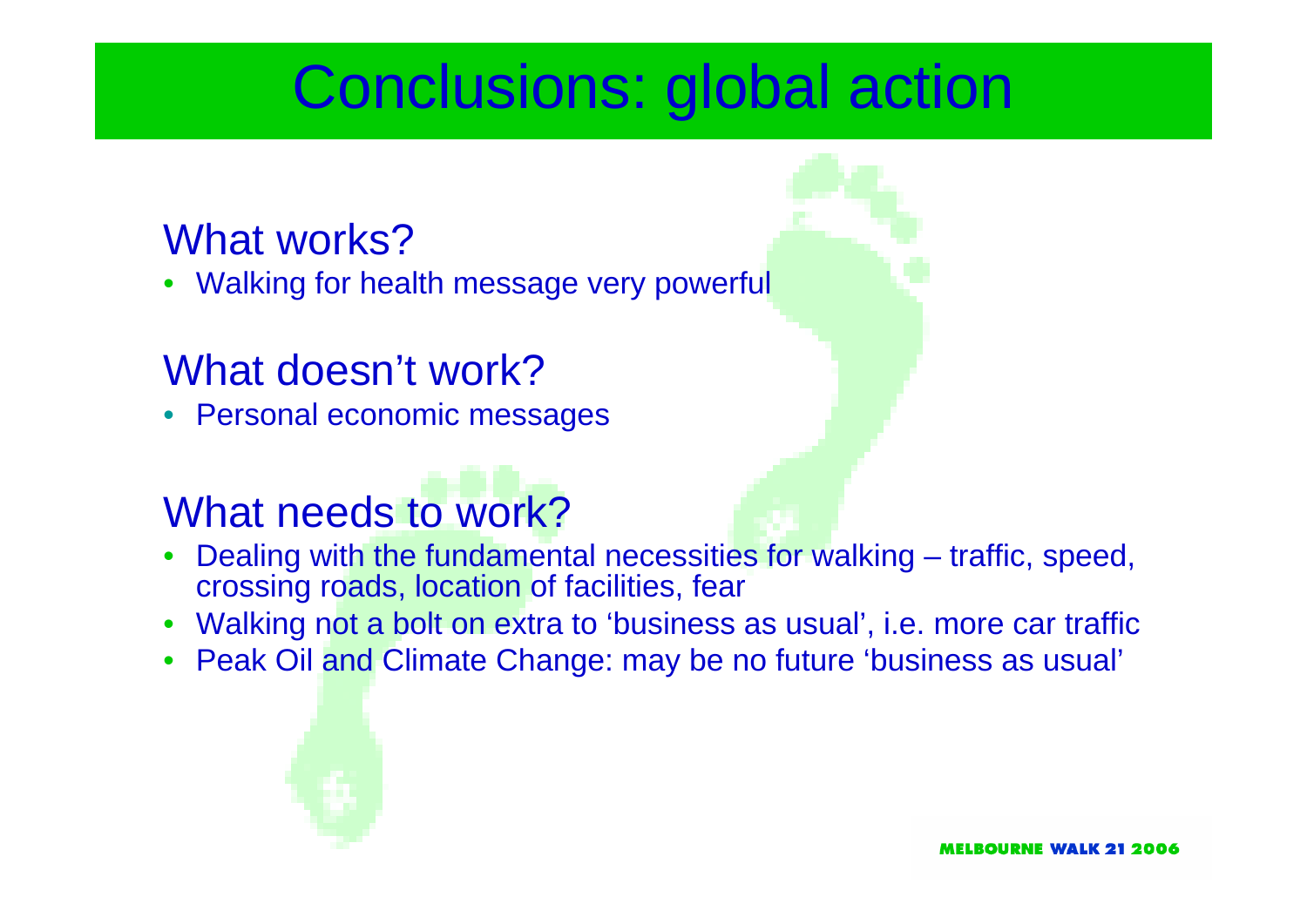## Cars: The Titanic Experience?



**MELBOURNE WALK 21 2006**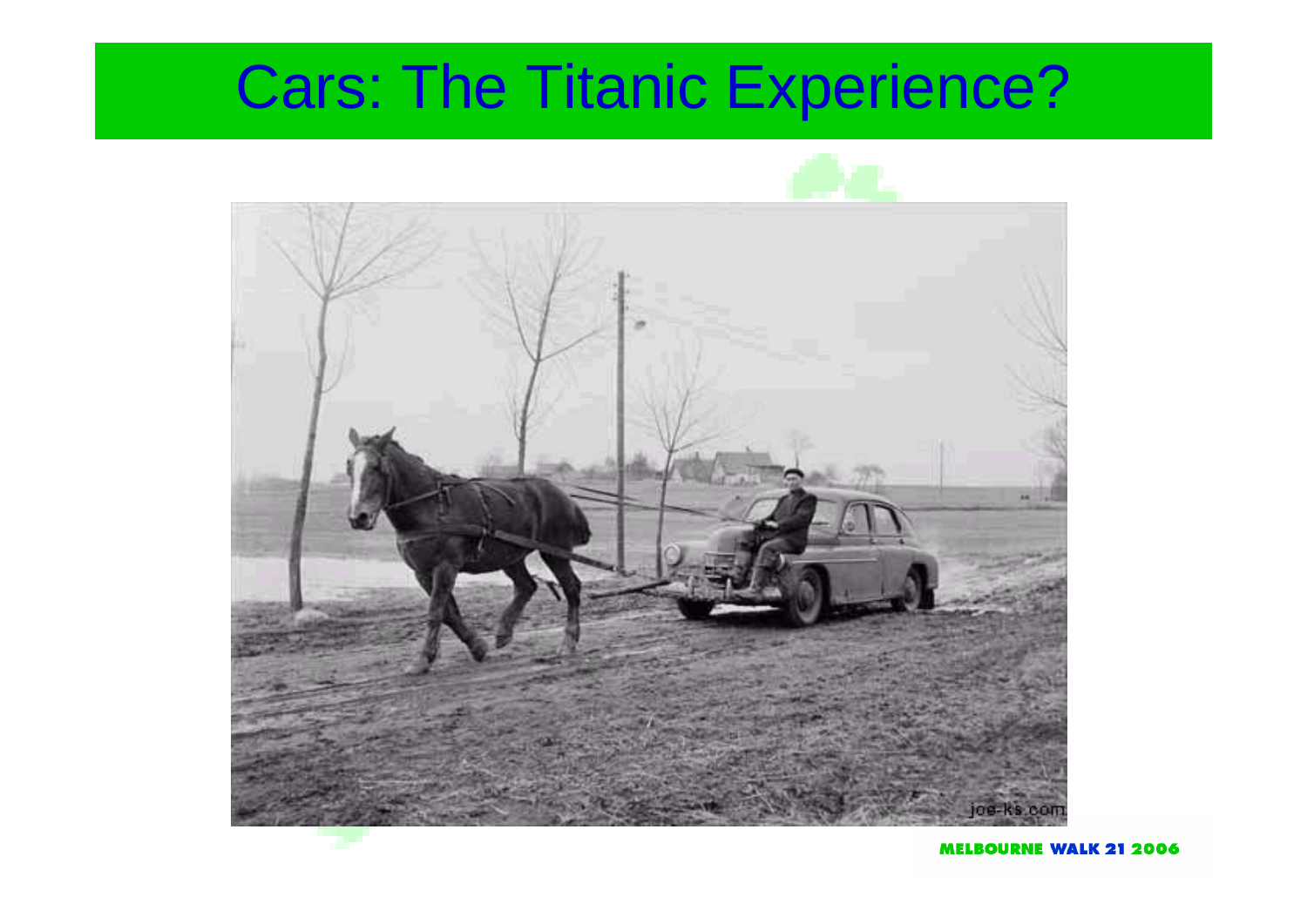## Continuing the global fight

### Walk21-VII Melbourne

- Papers will be available on the Walk21 website www.walk21.com
- Accumulated papers from the previous six conferences will soon be uploaded, keyworded and searchable

Walk21-VIII Toronto, Canada, October 2007

• *"Putting Pedestrians First":*  www.torontowalk21.ca

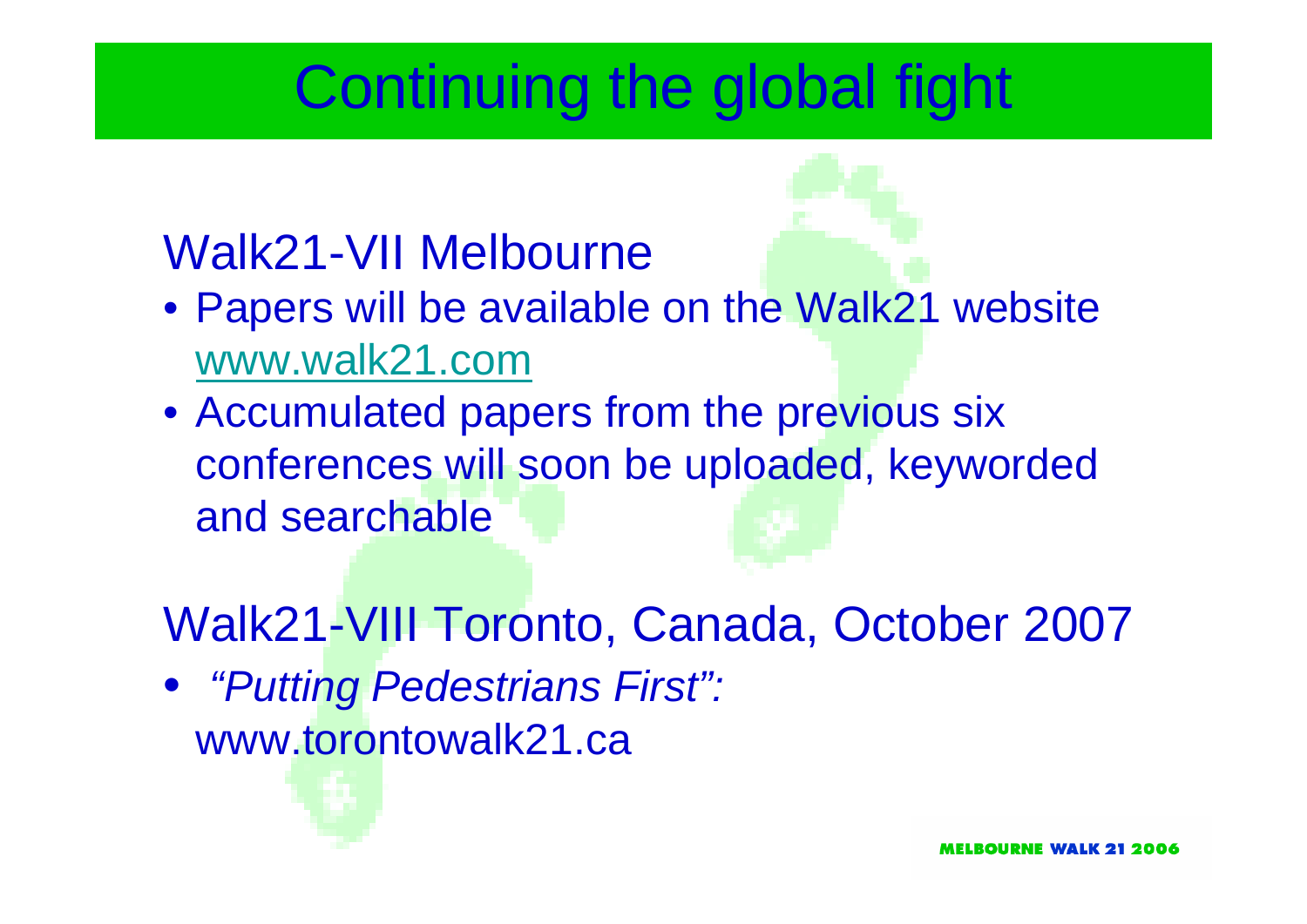## The International Charter for Walking, 2006

Developed in the context of the Walk21 Conferences over the past 3 years

Objective: creating healthy, efficient and sustainable communities where people choose to walk

*"I/We, the undersigned recognise the benefits of walking as a key indicator of healthy, efficient, socially inclusive and sustainable communities and acknowledge the universal rights of people to be* able to walk safely and to enjoy high quality public spaces anywhere *and at anytime"*

*"We are committed to reducing the physical, social and institutional barriers that limit walking activity"*



MELBOURNE WALK 21 2006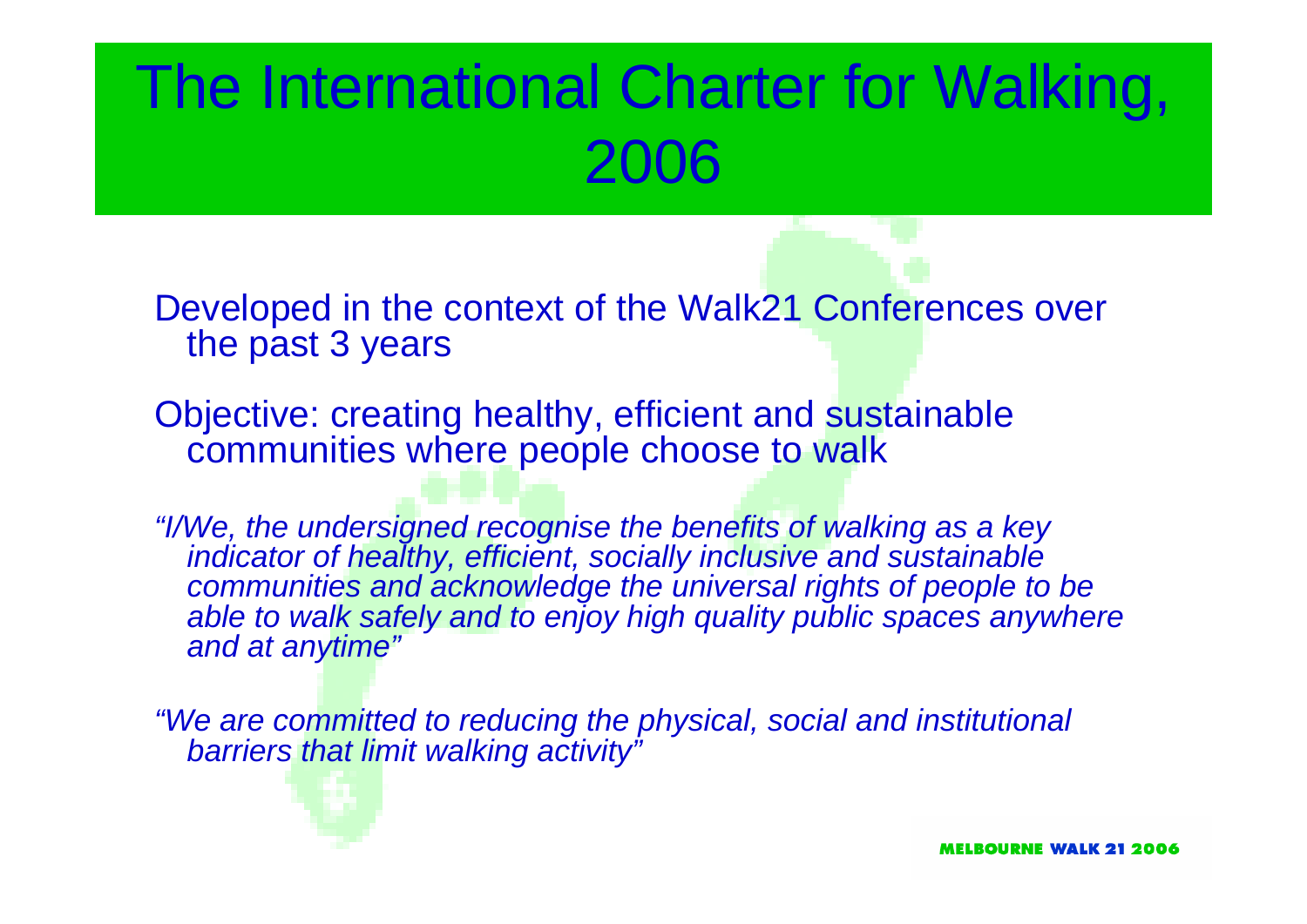## The International Charter for Walking, 2006

*"We will work with others to help create a culture where people choose to walk through our commitment to this charter and its strategic principles:"*

- **1. Increased inclusive mobility**
- **2. Well designed and managed spaces and places for people**
- **3. Improved integration of networks**
- **4. Supportive land-use and spatial planning**
- **5. Reduced road danger**
- **6. Less crime and fear of crime**
- **7. More supportive authorities**
- **8. A culture of walking**

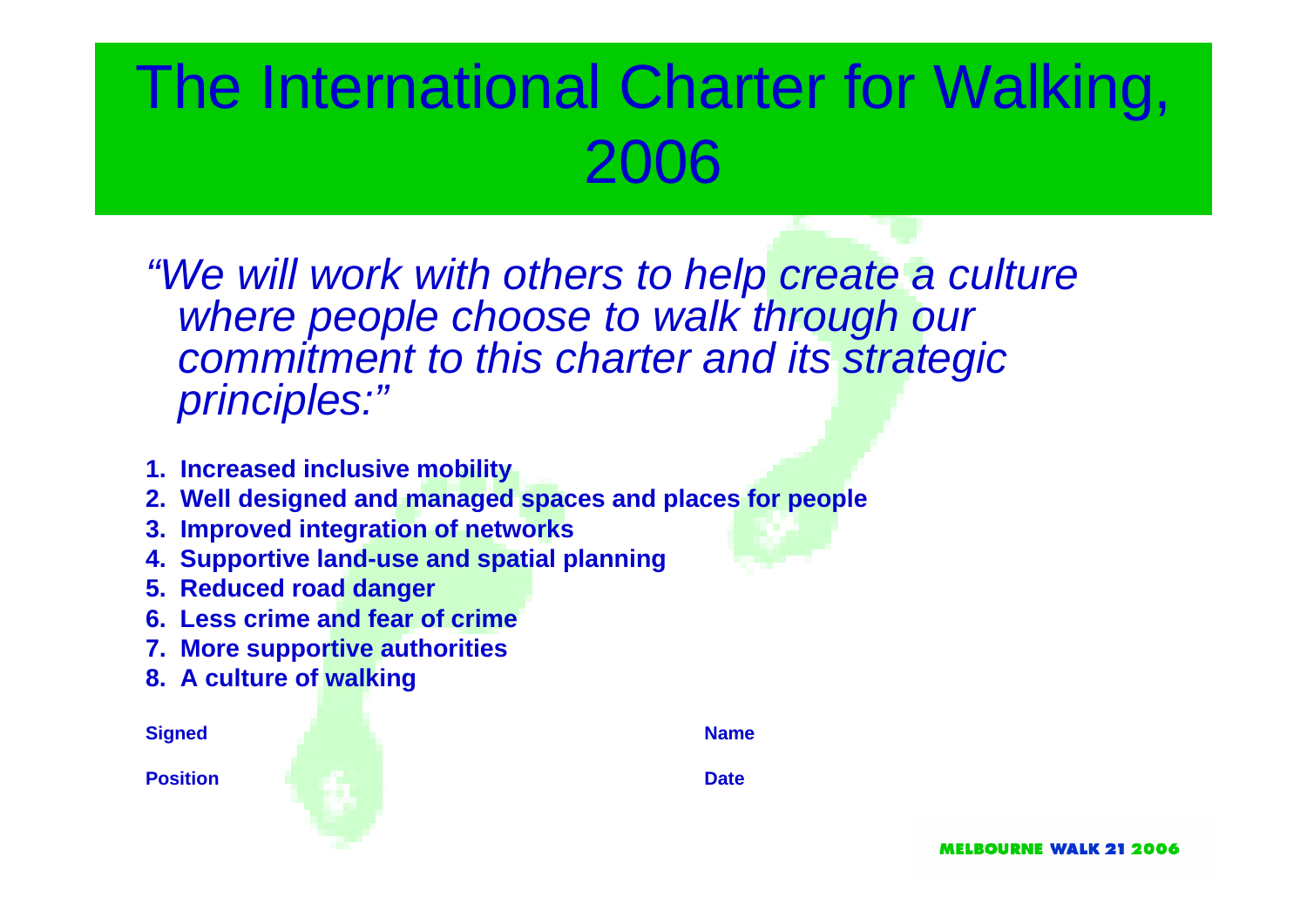## The International Charter for Walking, 2006

## Please:

- Get a copy of the Charter from www.walk21.com
- Sign it yourself and get your organisation to sign
- Shame your Mayor!
	- –"Sydney has signed: what's your problem?"